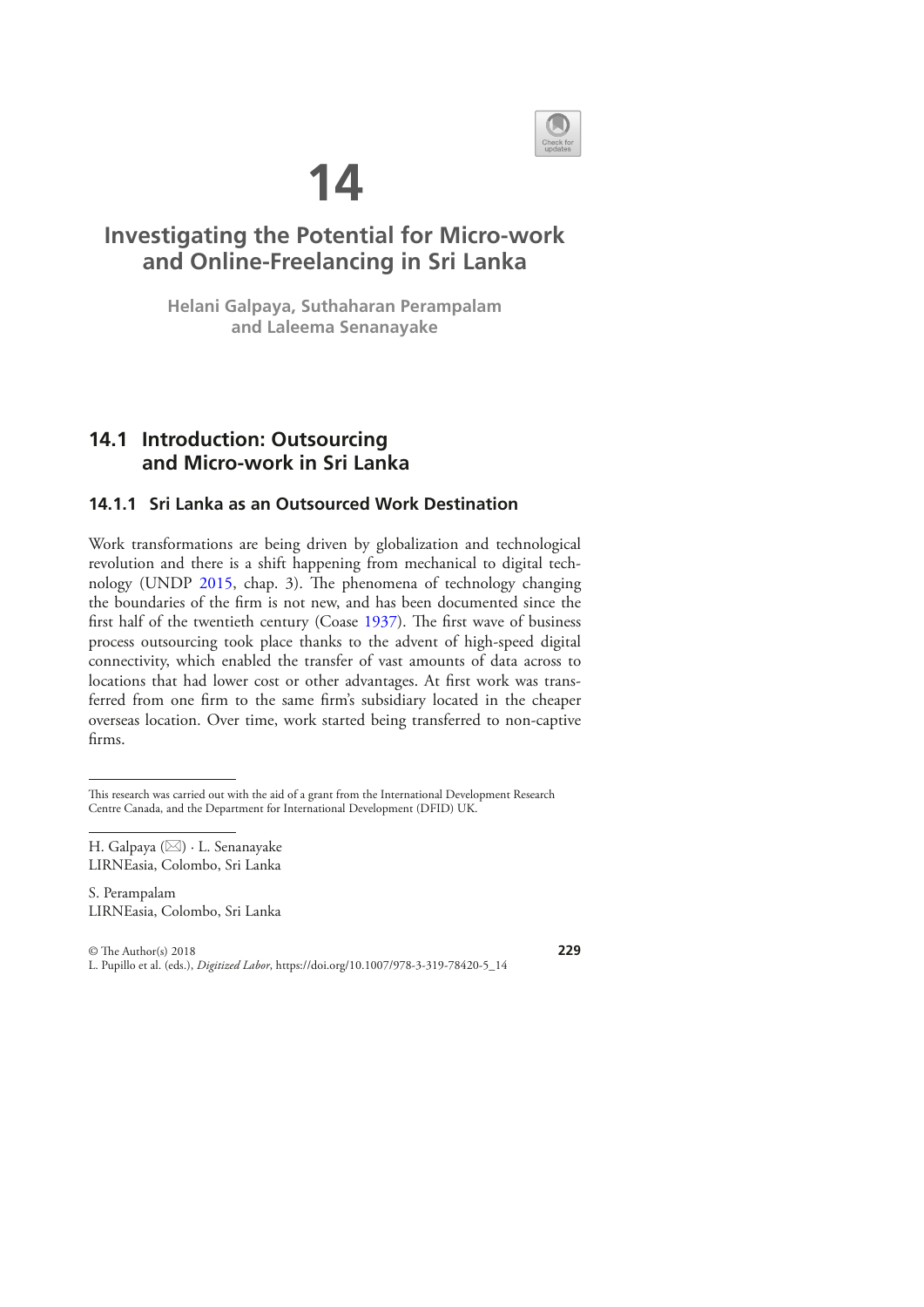Sri Lanka is a lower middle-income country that has benefited significantly from the increase in business process management (BPM) work. Many global BPM operations have set up business in Sri Lanka and provide a range of services to overseas clients, ranging from the low-value added out-bound marketing calls or data entry, to in-and-out bound customer service centers for global banks, to high-value added activities such as medical image processing (reading x-rays), financial account processing and equity research for investment firms. The country has been a desirable location for offshoring for over decade—ranked in the top 10 in Asia (WEF 2015), 14th globally (A.T. Kearney  $2016$ ), or 16th globally (Tholons  $2016$ ). The BPM sector is projected have strong growth rates for next few years (A.T. Kearney 2015).

Over a decade ago Sri Lanka's private sector and government realized that the country had one of the highest per capita rates of qualified charted accountants in any country. It was also leader in the Human Development Index, indicating readiness in education and health attainment. Therefore, instead of only pursuing the inbound/outbound call center market (which is extremely price sensitive, difficult to attract and retain talent in, and dominated by India and the Philippines), an active push was made toward higher-value work such as accounting, accounts processing. This, combined with improved high-speed Internet connectivity, lower labor costs, implied continued growth in the higher-end of the BPM sector.

The Information technology (IT) industry, (comprising of software services and software product firms) is also booming, with high profile acquisitions of Sri Lankan software firms by global players such as the London Stock Exchange.

Together, the IT-BPM industry has over 300 registered firms (DailyFT 2014), earned over USD 850 million in 2015 (SLASSCOM 2016) and employed over 82,850 people (SLACC 2016). Employment in the sector grew by 17% between 2003 and 2010 (Department of Census and Statistics  $2015a$ ). The sector contributed  $0.15%$  to the Gross National Product (GNP) in 2016 (Central Bank 2015).1

#### **14.1.2 Online Freelancing/Micro-work Platforms**

The past two decades has seen another type of outsourcing, namely, freelancing and micro-work. Micro-work breaks down large chunks of work into small and simple tasks that rely on human intelligence and distribute these "micro tasks" to workers via Internet for greater cost efficiencies across geographic boundaries (Kuek et al. 2015). Online freelancing refers to slightly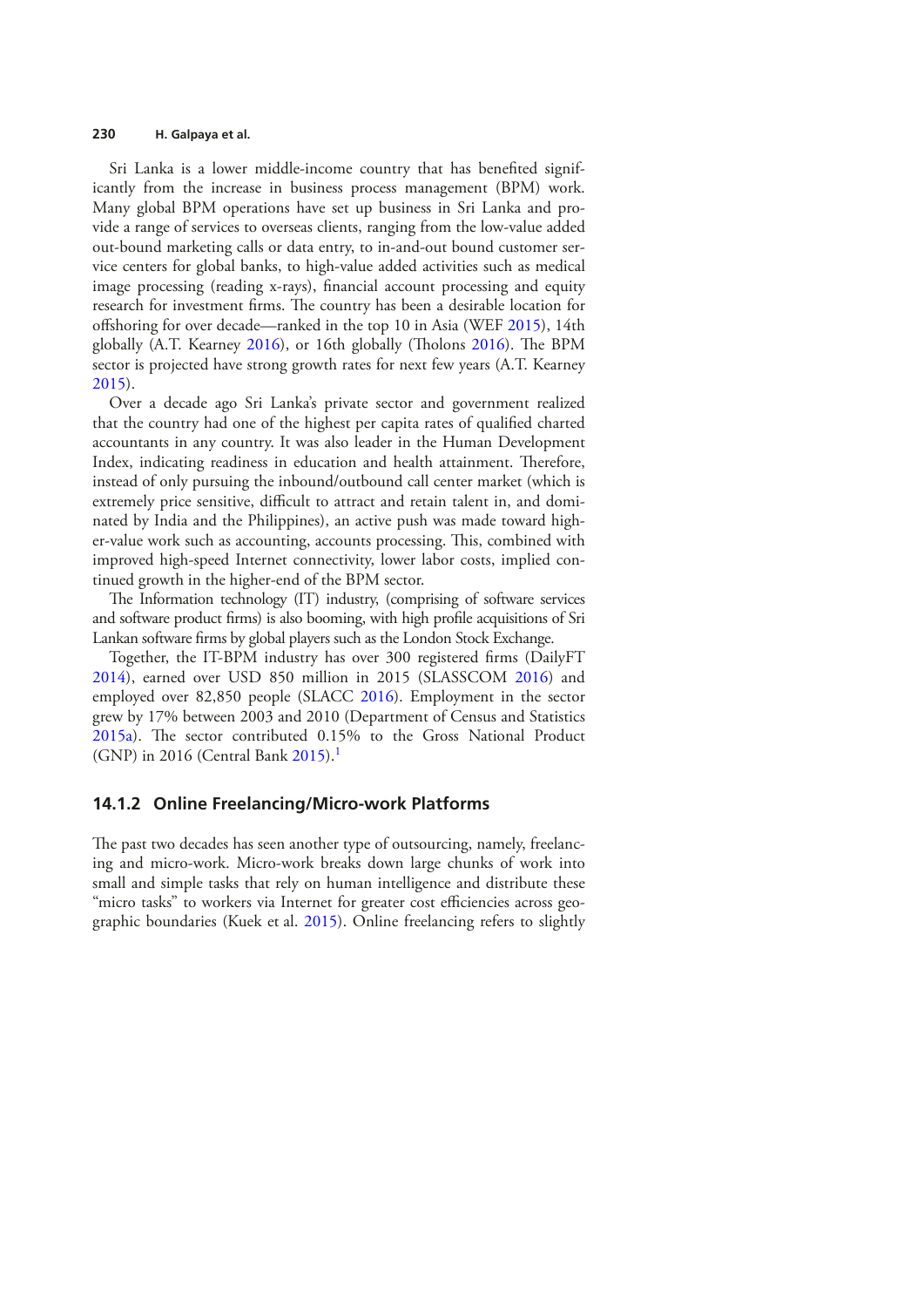large chunks of work which are outsourced online, but don't involve crowdsourcing or the automated "assembly" of many micro-tasks to complete the whole (see Hoßfeld 2011 for a typology of online work and differentiating characteristics).

Unlike the traditional BPM industry that uses bilateral contracts between two firms, micro-work outsourced work does not involve long-drawn out/ negotiated bilateral contracts. Often, each job is of extremely low value, enabling the buyer to outsource the work to more than one seller, paying for (i.e. "buying") all jobs that are completed, but only using the best output. The seller of services is usually an individual, and often the buyer is too (as opposed to firms/institutions). Commonly found "jobs" or "gigs" on micro-work platforms include ad-clicking, media tagging, data input, transcribing, data verification, information gathering and summarising, proof-reading, translation, copy editing, graphic design, website design, and website de-bugging.

The above is done online via platforms which allow for end-to-end transactions to be carried out. Starting from market discovery (where the buyers and sellers announce themselves/their work and find each other), contracting (the buyer sources the work from the seller of service, agree on price if applicable), service implementation (the buyer and seller communicate during the carrying out of the work, the seller completes the work) and service/ produce delivery (the seller delivers the out to buyer), payment and post-sale feedback/review of quality. Workers (sellers) advertise themselves by adding a profile on the platform. The profile could include a listing of skills, uploading/links to previous work. Buyers advertise the jobs. Buyers can select the worker directly. The selection may include the buyer examining the sellers previous work and his/her reputational rank on the platform. Alternately, depending on the platform, the buyer can advertise the job and ask sellers to bid for the job, then select one based on lowest price or other criteria. On most websites, the sellers are ranked based on multiple criteria including a satisfaction ranking assigned by past buyers as well as other indicators automatically measured by the platform itself (such as response time to buyers' communications). Payments are done via the platform, which charges a commission (percentage of the value) on what the seller is paid.

The traditional BPM industry requires the provider of services to maintain provide quality assurance through a service level agreement. Micro-work platforms usually don't take on a explicit quality-assurance role. But they do facilitate quality signaling of sellers by allowing buyers to rank sellers based on work done, and allowing sellers to take standardized tests/exams on the platform itself to prove various skills.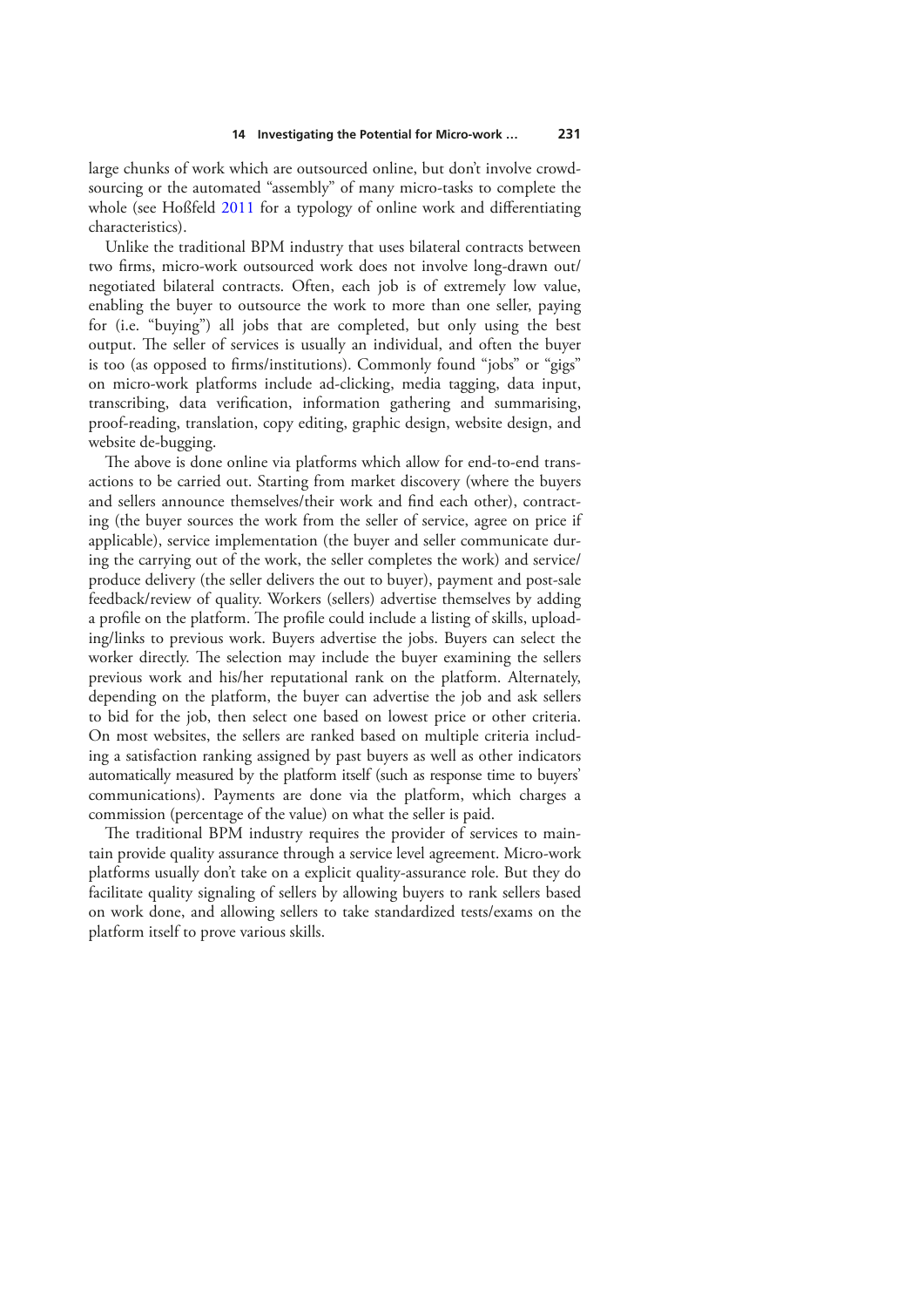For workers (sellers), online outsourcing has generated new opportunities to access work in a global market, anywhere at anytime, as long as they have a computer, Internet access and the required skills (Kuek et al. 2015).

## **14.1.3 Micro-work in Sri Lanka: Is There Potential?**

As Table 14.1 shows, there is awareness of micro-work in Sri Lanka—three specific platforms (Fiverr.com, Freelancer.com, Upwork.com) are popular among web users, and very popular in Sri Lanka relative their popularity in the rest of the world. A relatively high number of workers are registered as potential service providers.

The standard entry-level qualification on recruitment in the IT-BPM this sector was a Bachelors degree, with 63% of the workforce holding a graduate or post-graduate level qualification (Ph.D., Masters Degree, Bachelor's Degree, Post-Graduate Diploma) in 2013 (ICTA 2013). This means that the employees in IT-BPM sector are the educated—employees include English speaking graduates who have qualified from the highly-selective local universities, branches of overseas universities present in Sri Lanka (attracting those who can afford the fees), universities overseas (which are even more expensive, therefore presenting limited opportunities for the masses), and private technical degree granting institutions which are not classified as universities. Sri Lanka produces around 25,000 university level bachelor's degrees per year, and only 5,778 are computer science and engineering or related topics. They are traditional feeders to the IT-BPM, telecom services and related sector jobs.

**Table 14.1** Proxies for the use and popularity of various micro-work platforms in/by Sri Lanka (*Source* Authors, based on http://www.alexa.com/ and websites of the listed micro-work platforms. The Alexa ranks websites by frequency of access, by country. Registered number of participants is a count of the sellers who self-declare Sri Lanka as their country when registering on each platform)

| Micro-work                   | Site rank by Alexa |             | Registered number                                                                                                                                                                         |  |  |
|------------------------------|--------------------|-------------|-------------------------------------------------------------------------------------------------------------------------------------------------------------------------------------------|--|--|
| platform                     | Sri Lanka          | World       | of Sri Lankans                                                                                                                                                                            |  |  |
| Upwork.com<br>Freelancer.com | 264<br>289         | 579<br>1424 | 5000<br>5003                                                                                                                                                                              |  |  |
| Fiverr.com                   | 67                 | 526         | Fiverr does not allow sorting<br>registered sellers by coun-<br>try. But the number likely<br>to be higher than Upwork/<br>Freelancer given the very high<br>Alexa ranking in the country |  |  |
| Microworkers.com             | 500<               | 17,905      |                                                                                                                                                                                           |  |  |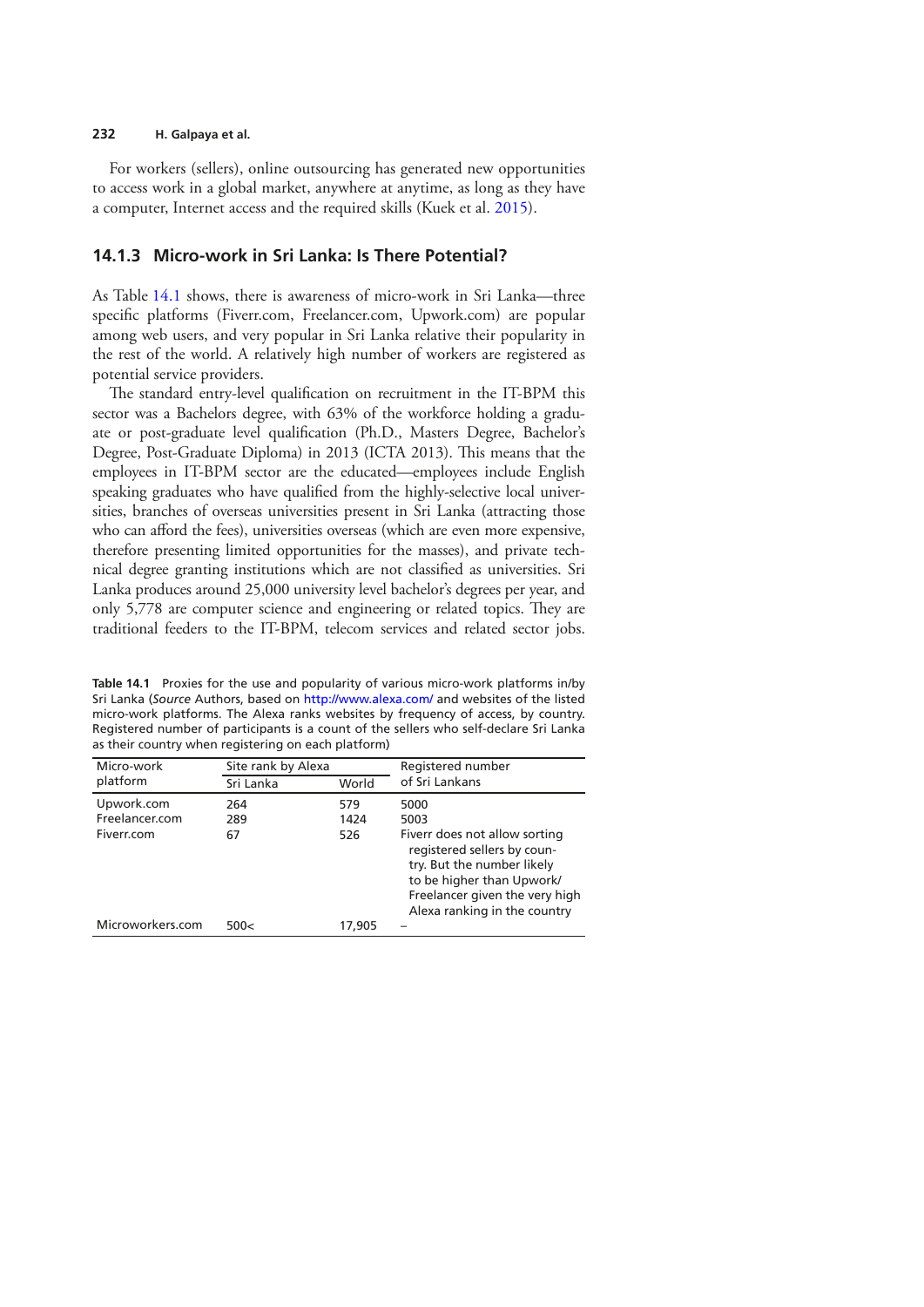But outside of this, there are persons with skill-sets that are marketable via online platforms—for example, around 1250 men and women complete professional courses that fall short of a bachelor's degree (Gamage and Wijesooriya 2012) Thousands more partially complete diploma courses related to computer literacy, English or graphic design.

Sri Lanka has the highest literacy rate in South Asia, at 92.5% in 2012 (Central Bank of Sri Lanka 2015). 36.5% of the total population was able to read and write in English with 23.8% able to speak it (Department of Census and Statistics 2012). 26.8% of countries population was computer literate<sup>2</sup> in year 2015 and over 25% of households had a computer (Department of Census and Statistics 2015a, b). 19.5% of the population had Internet access (Central Bank of Sri Lanka 2015). While there is much room for improvement in computer literacy and Internet access, there is broad enough diffusion as to make participation in micro-work as service providers a viable option for many, beyond the elite and educated.

Youth unemployment (at 20%) is significantly higher than the national unemployment rate (of 4.6%); female unemployment (at 7.6%) is also higher than average unemployment (Department of Census and Statistics 2015a). Finding information technology related work for these groups is a possible solution to the unemployment problem.

Therefore, is it possible that the digital dividends could be spread **more inclusively (beyond the educated elite) through the participation on micro-work platforms? Is this already happening? If not, why not? And If yes, how do we encourage it?**

These are important questions for policy makers in a developing country. We therefore attempted answer the following research questions using a mix of methodologies.

- What is the current incidence of awareness, and participation (i.e. doing work) on micro-work platforms in Sri Lanka?
- x What are the skills needed to do the type of jobs commonly available via popular micro-work platforms? What is the availability of such skills in the country?
- x What factors make micro-work an attractive (or unattractive) employment option for people with the requisite skills?
- What are the barriers (beyond attitudes) faced by those working on such platforms, or those hoping to work on such platforms?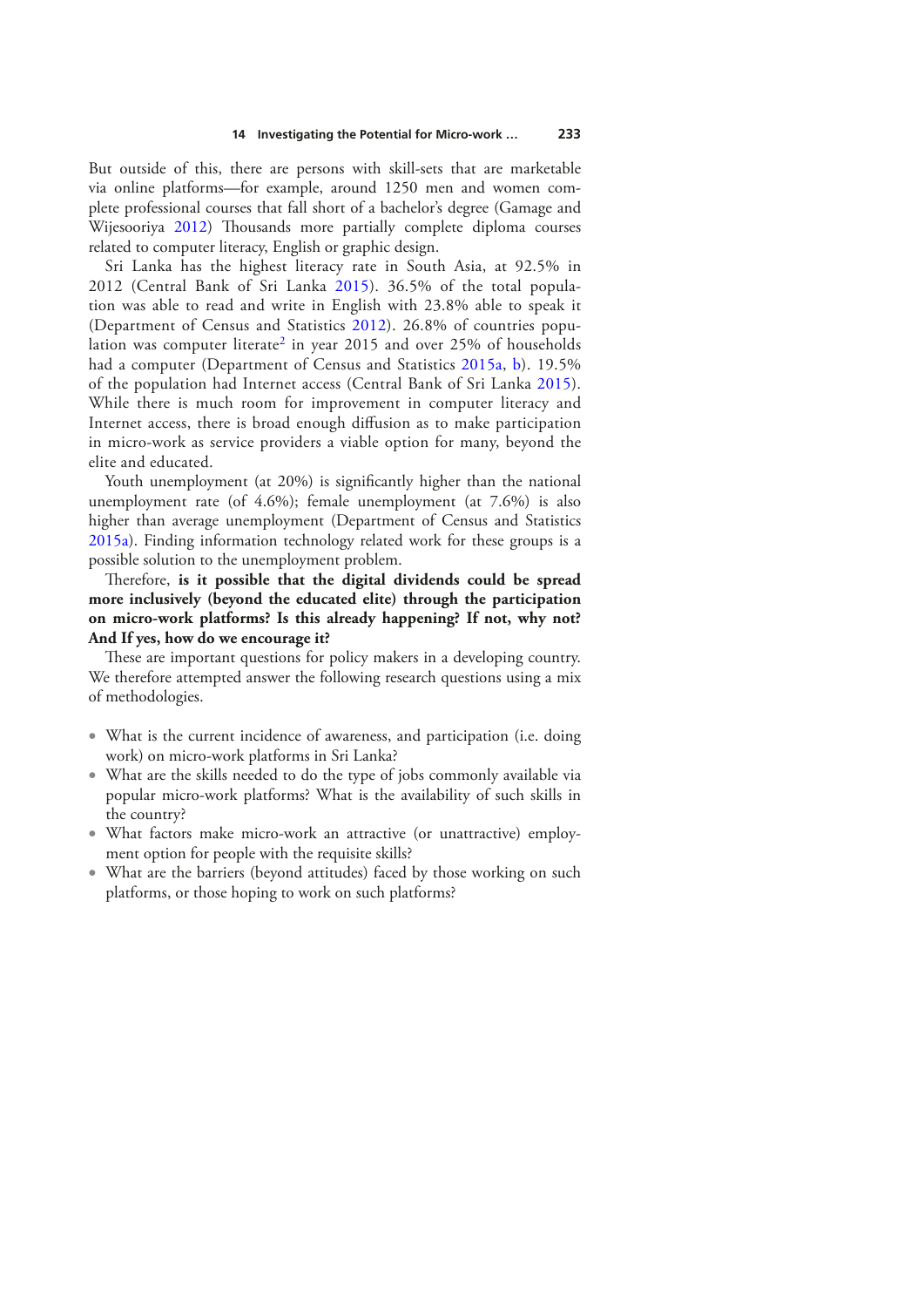# **14.2 Methodology**

To answer the above questions, we conducted two separate but connected lines of research using two methodologies. To understand available skill levels in the country, we inserted questions into an ongoing nationally representative sample survey of media use. To understand attitudes toward and experience of micro-work, we conducted a series of focus group discussions. For both, our target age group was the population between the ages of 16–40. The lower level 16 was used is the age when students sit for the Ordinary Level exam (after 10 years of schooling), after which some go into the workforce. Existing literature suggest majority of the online freelance workers are young and between the age group of 18–28 (Kuek et al. 2015). But we wanted to understand the dynamics of such work among slightly older persons who might have the necessary skills to participate on platforms. Therefore our upper age cut-off was set at 40.

## **14.2.1 Quantitative Sample Survey**

Quantitative findings of this paper are based on a nationally representative survey of Sri Lankans aged 16–40. The sample size was 5500 and as designed to represent the target population, covering both urban and rural areas in all provinces and districts of Sri Lanka with $\pm$  2.5% margin of error. The respondents were selected using a multi-stage stratified random sampling method using probability proportional to size (PPS). Fieldwork for the study was conducted in October–December of 2015. The structured questionnaires were designed in English, translated to the local languages (Sinhala and Tamil) and field tested and implemented in the same.

## **14.2.2 Qualitative Research Protocols**

The qualitative research was designed to understand perceptions and attitudes towards online micro-work. Six focus group discussions (FGDs) and one in-depth interview (IDI) were carried out in the three population centers: Colombo  $(4)$ , Jaffna  $(1)$  and Galle  $(1)$ . The discussions were conducted between two separate groups: (a) potential workers (those who have some of the basic skills such as a diploma in computer science, and might be potential candidates for working on online platforms), and, (b) those who are currently engaged in online micro-work. All participants were between the ages of 16–40. Each FGD had between 3 and 6 respondents, and lasted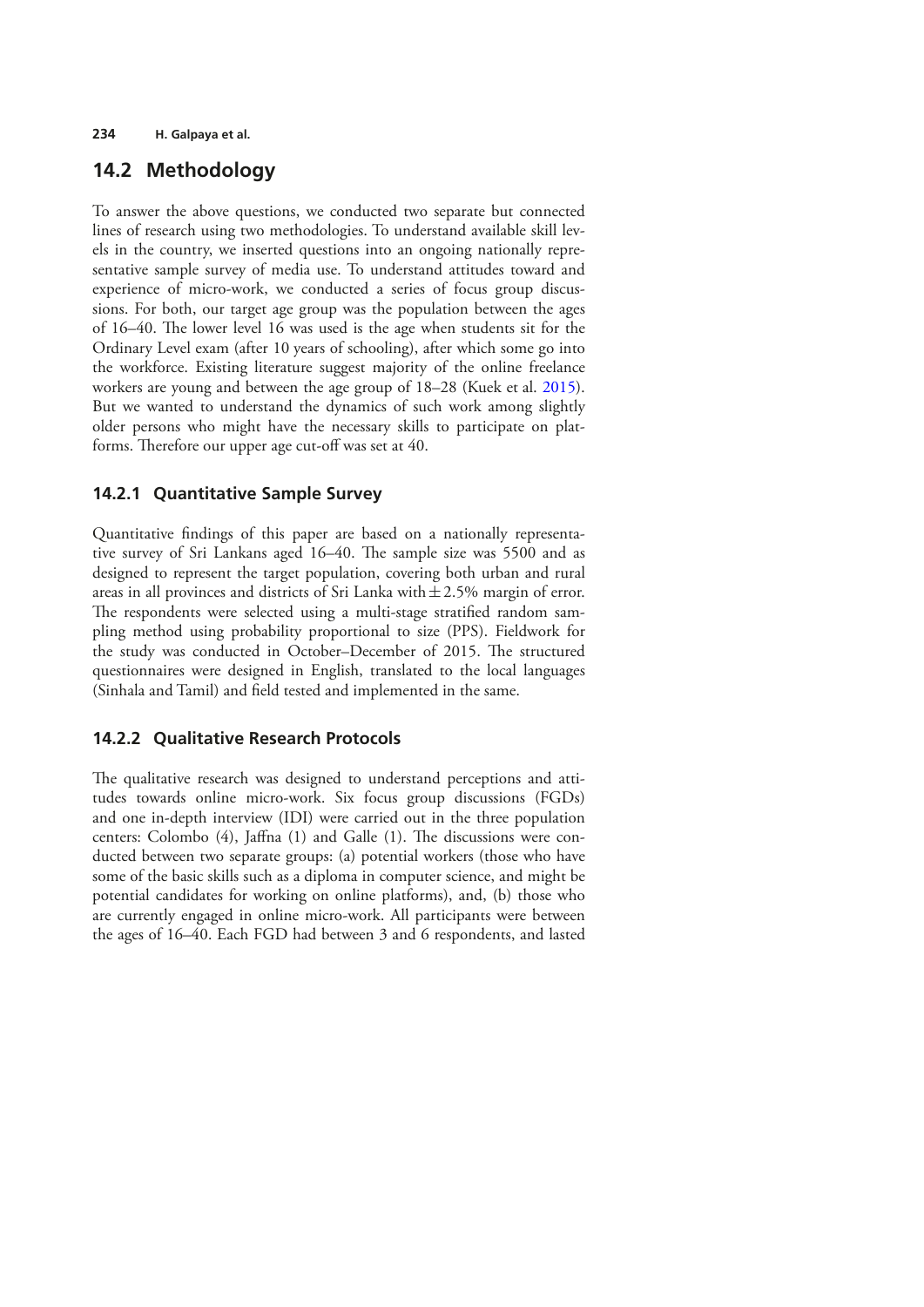$2.5$  h on average. The IDI was with a respondent who could not participate in a FGD, and lasted 2 hours. Of the 30 respondents 18 were male, 12 female; 17 were current micro-workers while 13 had skills but had not done micro-work. Education qualifications of respondents ranged from those with 12 years of education to those with bachelors or equivalent degrees. The protocols were conducted in the two local languages (Sinhala and English) by the authors between February and April 2016, using a semi-structured questionnaire. The conversations were recorded with participants' consent. The recordings were translated to English and transcribed. The authors then analyzed the English transcripts.

Given there is no way to personally identify or contact micro workers through platforms (only their online profile/username is available, not their emails or phone numbers), and given there is no existing listing of such workers to sample from, the research term used a combination of methods to recruit participants for focus groups, including (a) posting a "job" on the platforms, promising payment for workers who fit the screening criteria and agreed to participate in the research, (b) using known persons who worked on such platforms to identify others who did the same (snowballing), (c) using the services of a market research firm to recruit from the field, in return for payment, (d) attending "micro work training programs" provided by third parties in the country, and identifying potential recruits who attend such events.

# **14.3 Results and Discussion**

## **14.3.1 Low Awareness of and Low Willingness to Do Online Freelancing/Micro-work. Those Willing Are Only Interested in Doing So on a Part-Time Basis**

The national sample survey results show that about quarter of the target population are aware of online freelancing or micro-work. Males are significantly more aware of such opportunities compared to females. The younger and richer the respondent, the higher the awareness. We hypothesized that rural areas may have little awareness of such opportunities, but this turned out not to be the case: 25% of the rural target population are aware of such opportunities, a number higher than we anticipated, compared 31% of those in urban areas (Table 14.2).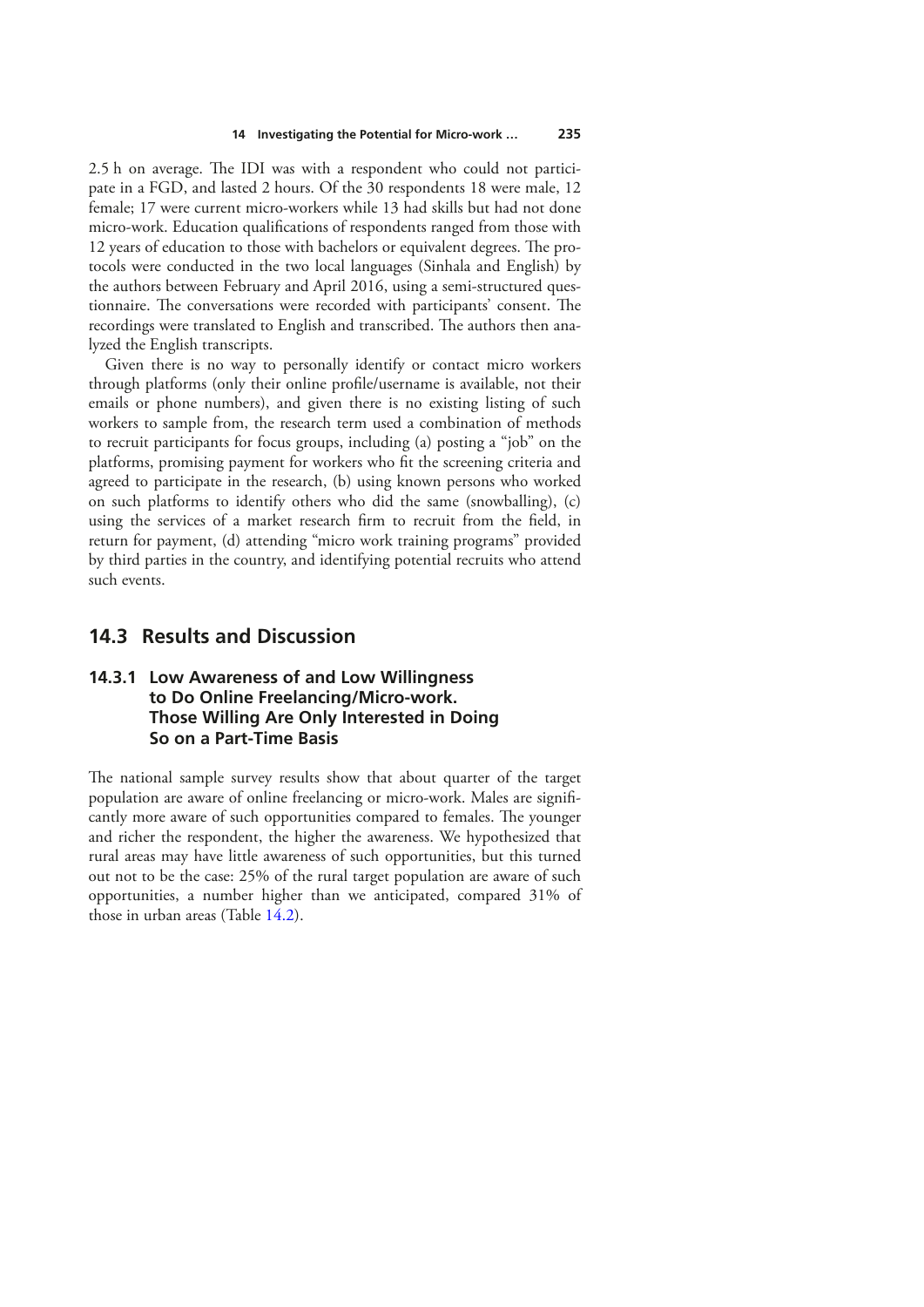**Table 14.2** Awareness of and willingness to work online among Sri Lankans aged 15–40 years (*Source* Authors, based on data from nationally representative sample survey)

|                             | freelancing                                            | Awareness on micro-work/                                 |                                        | Willingness to work on<br>micro-work/online free-<br>lancing jobs |      |  |
|-----------------------------|--------------------------------------------------------|----------------------------------------------------------|----------------------------------------|-------------------------------------------------------------------|------|--|
|                             | Aware of<br>online work-<br>ing opportu-<br>nities (%) | Not aware<br>about online<br>work oppor-<br>tunities (%) | Willing to<br>do micro-<br>work $(\%)$ | Not ready<br>to do<br>micro-work<br>$(\% )$                       |      |  |
| All Sri Lanka<br>By gender  | 26                                                     | 74                                                       | 11                                     | 89                                                                | 5377 |  |
| Males                       | 32                                                     | 68                                                       | 14                                     | 86                                                                | 2227 |  |
| Females<br>By area          | 21                                                     | 79                                                       | 8                                      | 92                                                                | 3150 |  |
| Urban                       | 31                                                     | 69                                                       | 10                                     | 90                                                                | 2633 |  |
| Rural<br>By SEC             | 25                                                     | 75                                                       | 11                                     | 89                                                                | 2326 |  |
| SEC A and B                 | 43                                                     | 57                                                       | 16                                     | 84                                                                | 1465 |  |
| SEC C                       | 27                                                     | 73                                                       | 11                                     | 89                                                                | 1626 |  |
| SEC D and E<br>By age group | 15                                                     | 85                                                       | 8                                      | 92                                                                | 2025 |  |
| $16-23$ years               | 35                                                     | 65                                                       | 19                                     | 81                                                                | 1199 |  |
| $24-31$ years               | 25                                                     | 76                                                       | 10                                     | 90                                                                | 1661 |  |
| 31-40 years                 | 19                                                     | 81                                                       | 5                                      | 95                                                                | 2517 |  |

After the initial questions about awareness, the enumerators explained what is meant by micro-work/online-freelancing and gave examples of work available through online platforms. This was followed by questions about whether the respondent is likely to get involved in such work. Only 9% of the target population responded positively. 12% of males were more amenable to such work, compared to just over half as much (7%) for females. Those living in urban areas showed least willingness, possibly reflecting the availability of other employment opportunities. Rural residents were more keen on micro-working/online freelancing. But disproving our hypothesis that only those without access to other job opportunities would be attracted to such work, when we dis-aggregated the data by income, those from the richest households (Socio-economic classification (SEC A and B)) were more willing than those from households with lower SECs. Yet this could also be a reflection of the luxury the rich have in being able to undertake non-permanent, "gig" work, compared to the less affluent respondents who prioritize regular income/salary due to financial constraints. The youngest group was more keen than the older groups to try such work.

We dis-aggregated the "willingness to do micro-work/online-freelancing" by current employment status and skill level of the respondent. Surprisingly,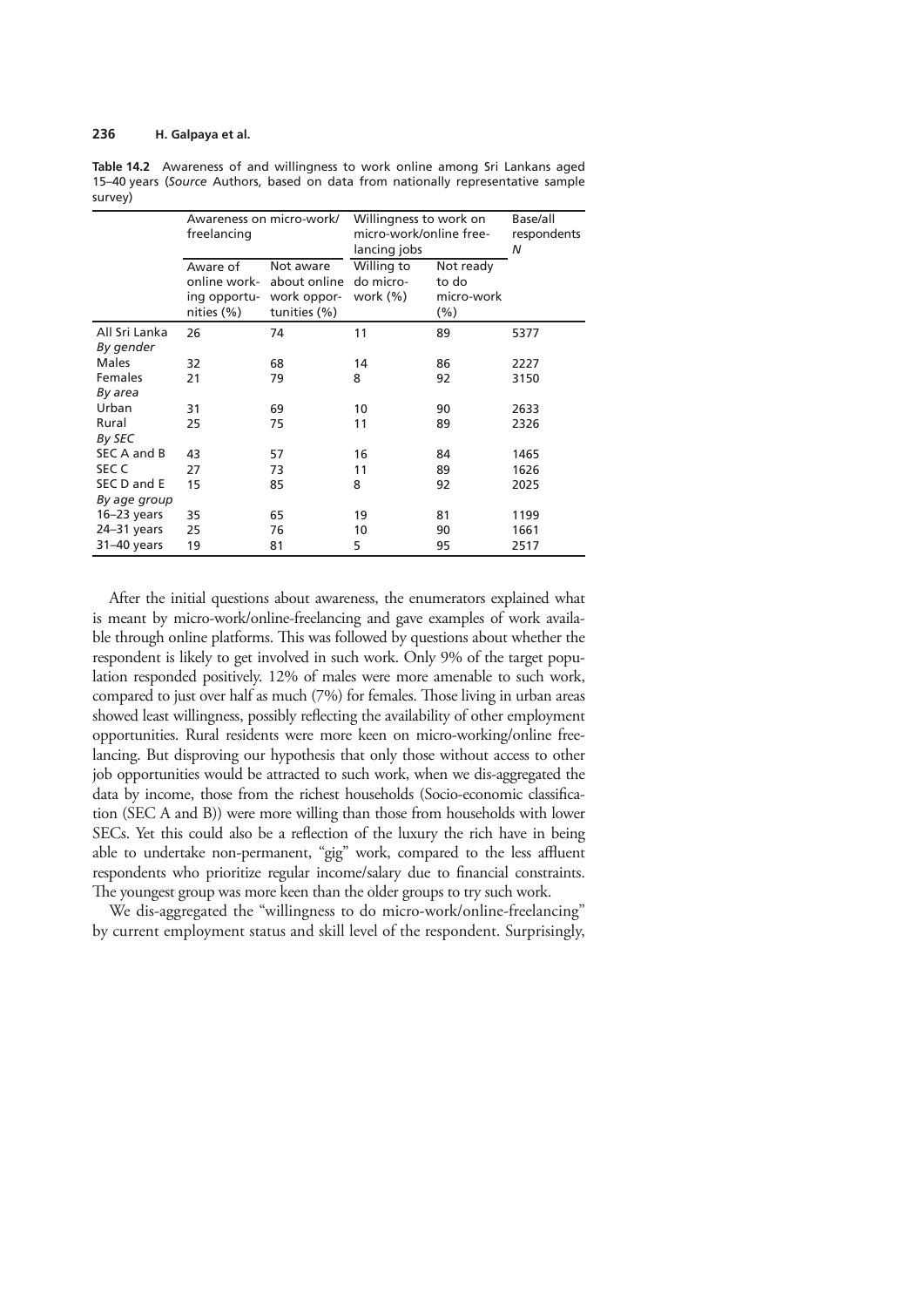the employment status didn't seem to change willingness to do this type of work, with only a small difference seen in the responses of the two groups. But self-assessed skills of the respondent clearly had an impact. We looked at all those with the minimum skills (including basic English, computer typing and data entry) required to do even the lowest-value added work on platforms (such as ad-clicking or entering data). In this group, those that had higher confidence in their skills were more likely to express willingness to do micro-work/online-freelancing once the concept was explained to them (Table 14.3).

Among respondents who *are* willing do this work, there was a significant preference for doing so as a part time job. This was true among both employed as well as the unemployed. More women were interested in part time work online compared to men (Table 14.4).

The quantitative study revealed the low awareness and low willingness to do online work of this type. Even when people were willing, they were only willing to consider doing so on a part time basis. And to our surprise, willingness wasn't radically different between the employed vs. the unemployed; the only meaningful difference was between men and women. The only "expected" outcome was that people with higher skill levels (among skilled required to do the popular jobs offered on the platforms) being more willing to consider online work.

Why do we see these patterns? Is it that irrespective of employment status, there are such high negative perceptions about micro-work/online freelancing

|  | Table 14.3 Willingness to do micro-work/online-freelancing based on employment         |  |  |  |  |  |
|--|----------------------------------------------------------------------------------------|--|--|--|--|--|
|  | status and skills levels of Sri Lankan 15–40 years (Source Authors, based on data from |  |  |  |  |  |
|  | nationally representative sample survey)                                               |  |  |  |  |  |

|                                                          | Willingness to work on<br>micro-work/online freelancing jobs |                                      | Base (all<br>respondents) |  |
|----------------------------------------------------------|--------------------------------------------------------------|--------------------------------------|---------------------------|--|
|                                                          | Willing to do<br>micro-work (%)                              | Not ready to do<br>micro-work $(\%)$ | N                         |  |
| All Sri Lanka                                            | 11                                                           | 89                                   | 5377                      |  |
| By employment status                                     |                                                              |                                      |                           |  |
| Employed                                                 | 10                                                           | 90                                   | 2167                      |  |
| Unemployed                                               | 12                                                           | 88                                   | 3210                      |  |
| By skills level                                          |                                                              |                                      |                           |  |
| I do not have any skills                                 | 4                                                            | 94                                   | 3967                      |  |
| My skills are basic and I<br>did not get any training    | 18                                                           | 82                                   | 685                       |  |
| My skills are basic and I<br>got some training           | 31                                                           | 69                                   | 556                       |  |
| My skills are excellent and 53<br>I got advance training |                                                              | 47                                   | 170                       |  |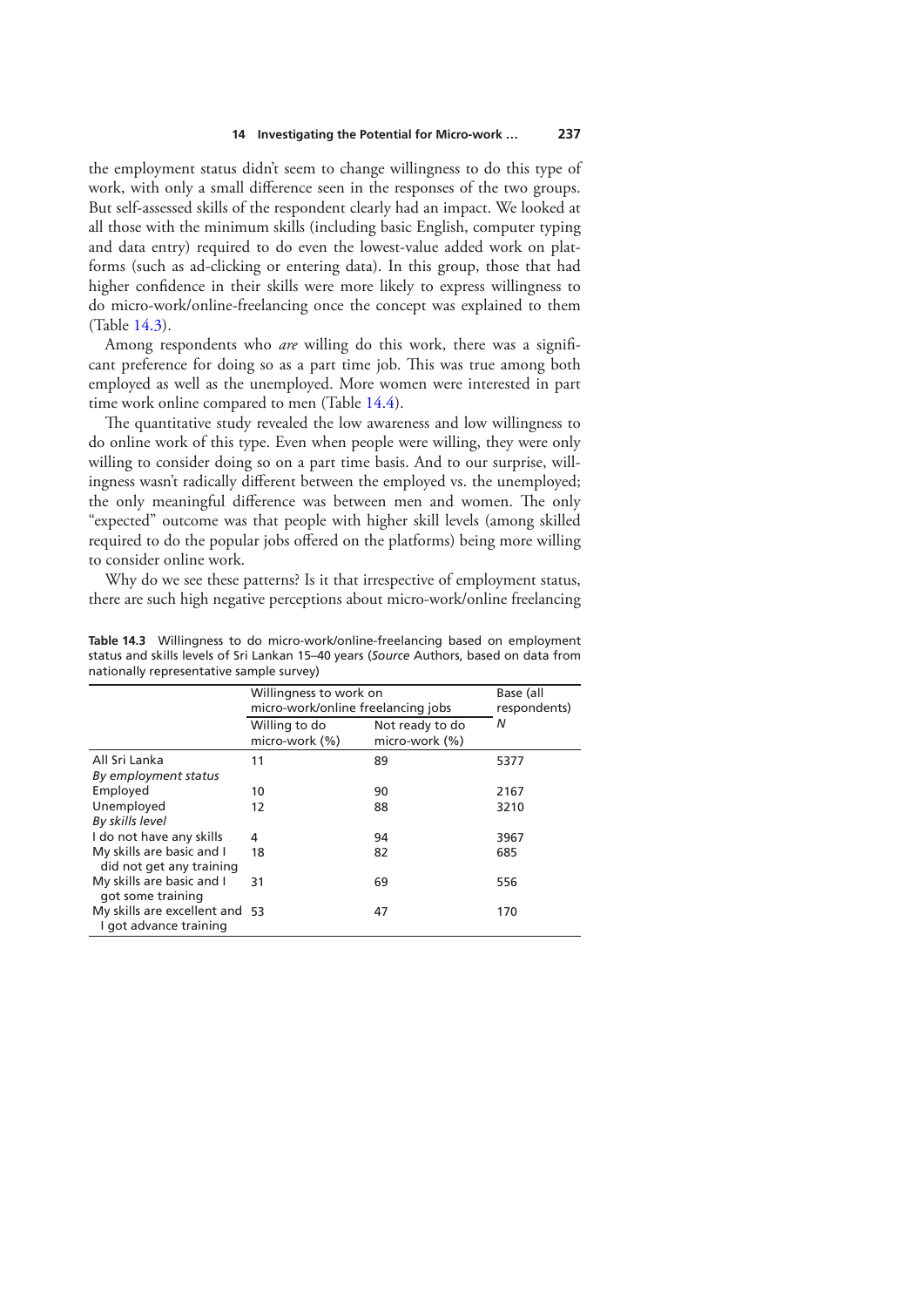|                            | Nature of commitment                                   | Base/those who                                         |                                       |  |  |  |
|----------------------------|--------------------------------------------------------|--------------------------------------------------------|---------------------------------------|--|--|--|
|                            | Like to do part-time<br>(Less than 40 Hrs.)<br>$(\% )$ | Like to do Full time<br>(More than 40 Hrs.)<br>$(\% )$ | are willing to do<br>micro-work<br>N* |  |  |  |
| All Sri Lanka<br>By gender | 77                                                     | 23                                                     | 594                                   |  |  |  |
| <b>Males</b>               | 75                                                     | 25                                                     | 379                                   |  |  |  |
| Females<br>Working status  | 82                                                     | 18                                                     | 215                                   |  |  |  |
| Employed                   | 75                                                     | 25                                                     | 216                                   |  |  |  |
| Unemployed                 | 81                                                     | 19                                                     | 378                                   |  |  |  |

**Table 14.4** Preference for full time vs. part-time micro-work/online freelancing (among Sri Lankans 15–40 years who are willing to do such work) (*Source* Authors, based on data from nationally representative sample survey)

that most people won't do it Is it because other "traditional" work is more valued in some way? In our qualitative research (focus groups) we paid particular attention to such questions. Sections below highlight findings from the qualitative research, with specific/direct quotes (from the English transcripts) given where possible.

## **14.3.2 Awareness Came Through Multiple Channels**

Online ads (including Facebook ads), blogs, newspaper ads and friends/family were the ways in which first awareness was created.

*I got to know about it from a blog post. It had step by step, how everything has to be done. !is blog post was done by a Sri Lankan.*

*One of our lecturers* [at the computer training institution] *recommended Fiverr as a work platform.*

*One of my brothers was working in Upwork. I got to know from him.*

Several firms also advertised in newspapers that for a fee (of around USD 30 or LKR 5000) they can teach people how to "make money from home" by doing online work. Such firms mostly exposed new workers to online ad-clicking or similar low-value-added work. Some of these training institutions acted as workers on the platforms themselves, hiring newly-trained staff as "subcontractors."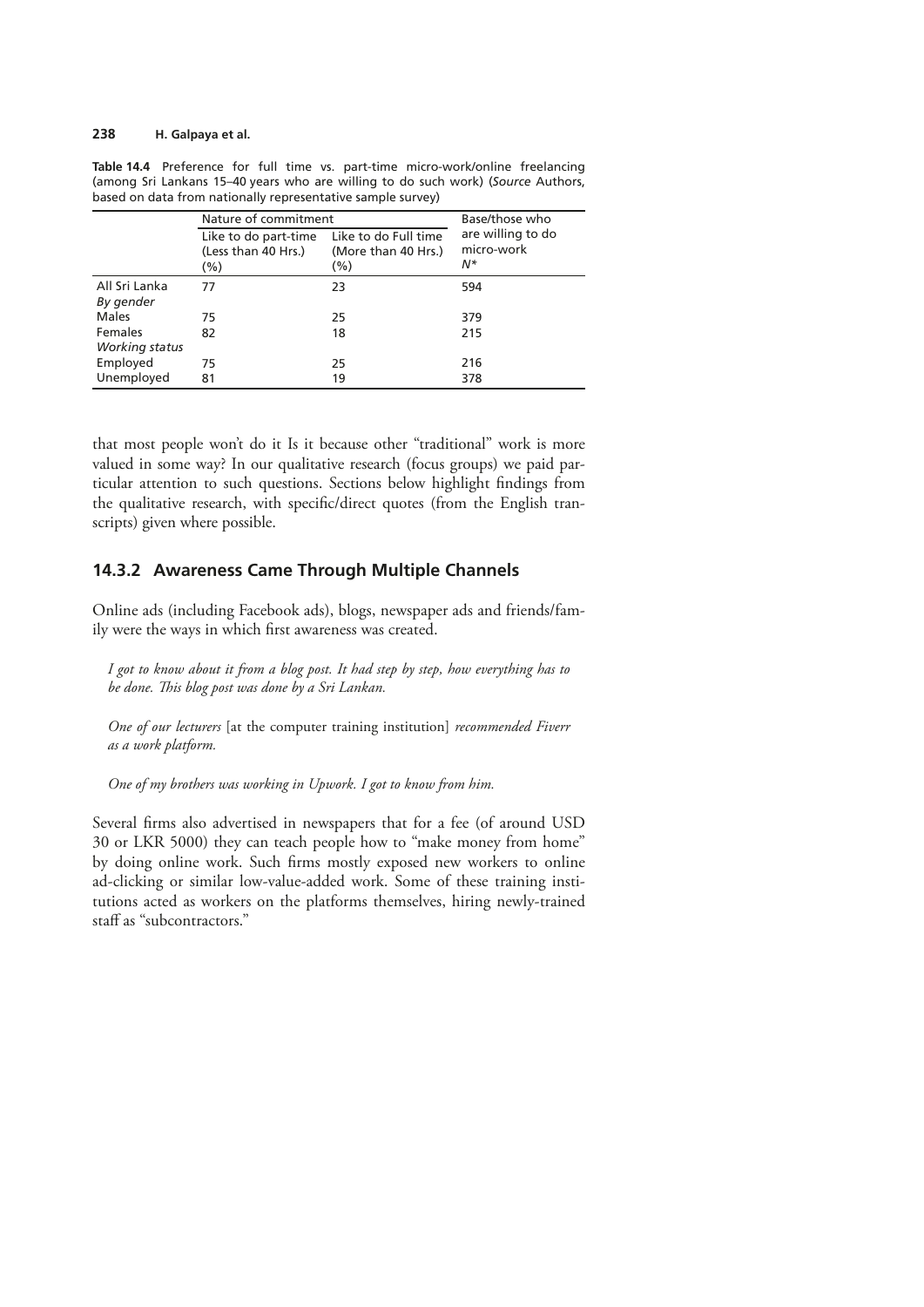*What they do is, they bring people and train them. !ey have an account. Odesk or somewhere. !ey register you as employees of their business. !ey take work from others and give them. And he submits the work to the buyer. He takes a large amount from the buyer and distributes the employees only a small amounts*

## **14.3.3 Getting a Foothold on Platforms Is Not Easy, and Signaling Quality Is Important**

Most sites have a rating system for sellers—higher ratings being a strong signaling mechanism for future buyers. Sellers employ various strategies to improve their ranking.

*When a job for USD 55 was posted, some people ask if the 55 USD can be divided into 5 USD tasks. !at means its 11 tasks. Some people ask whether we can add 11 orders…..From the same person, but he gets 11 reviews…[and goes up in ranking]*

Some platforms (for example UpWork and Freelancer) offer exams that the sellers can take. Passing these exams is another signal of quality. Such signals appeared to be particularly important for those who had not done work on the platform before, and had no previous references or ratings.

*!ey [the website] asked me the projects that I've engaged before. I don't have previous experience. !ere are online exams. When I do these exams the pro"le becomes 100% complete and we can work. So I did these work. !en they let me work on the platform…. the exams are free…. If its English, they have English exams. For Word, there are Word exams. You should sit for the exams that you have to work in*

These quality signals in turn have a huge impact on how often a seller gets work.

*All the hard work is up to the point where you build your pro"le in freelancing platforms. Once you developed the pro"le and reach certain level of ranking you can easily make money being at home. Today I am getting got lot of orders from specially from Europeans and Australians. Now I am able to quote more [per job], since I developed a good name and commitment with my clients. With the client base I have co*-*founded my own venture and it is running successfully.*

Getting ranked therefore depends on how many previous jobs one has done, how satisfied the buyers were, how responsive one was on the platform when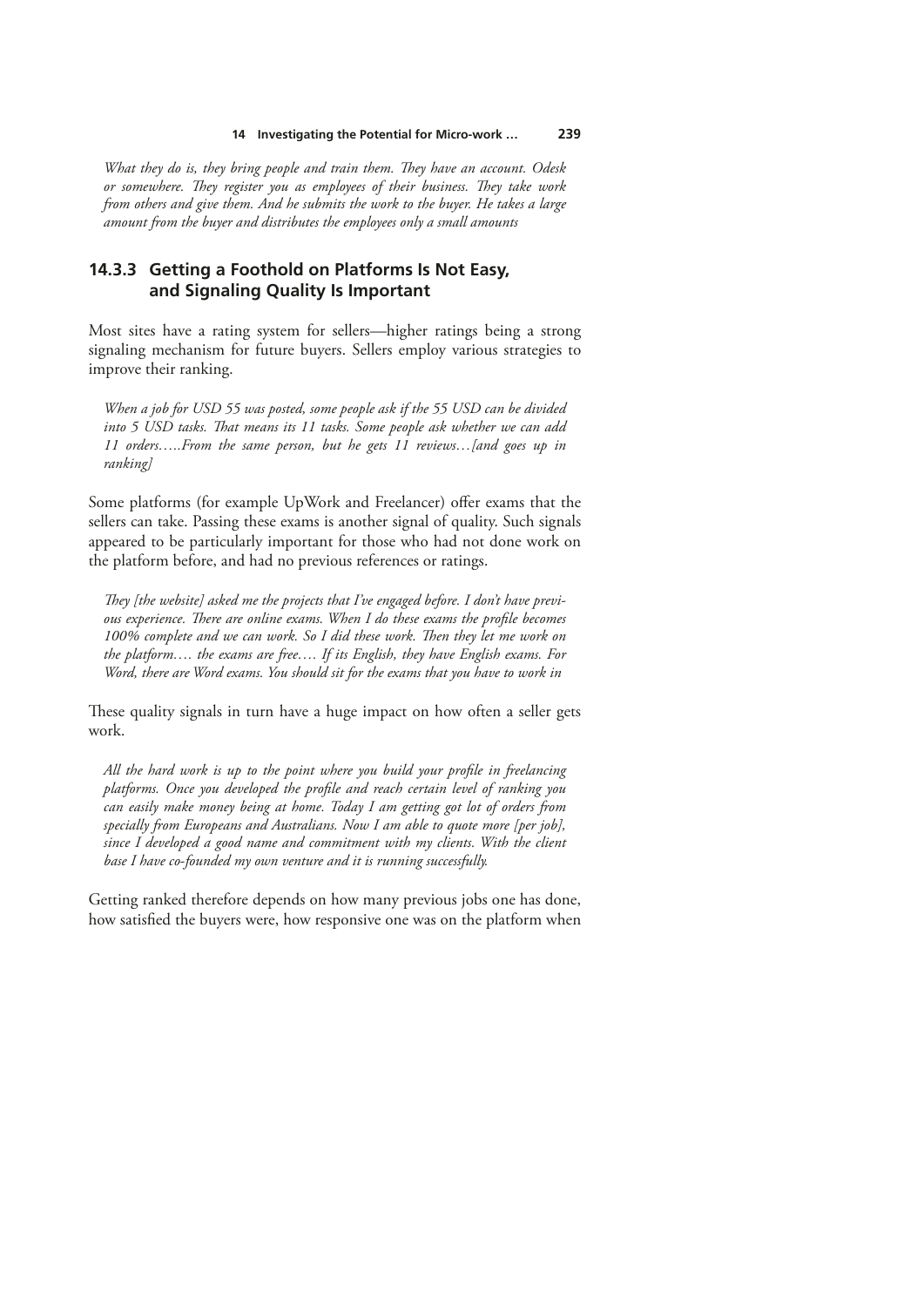dealing with a buyer and host of other factors. But to get ranked, one has to get on the platform and at least get one job. This first job is the biggest barrier—no one wants to buy services from someone who has never done a job. Successful workers overcome this by "gaming" the system, using their contacts/friends, or by offering to do the (first) job for free. They learn such tactics from their friends who have done the same in the past.

*When I put [a pro"le] up, a customer messaged me. !e "rst job, I did it at a loss….I told him, if he buys a gig, I'll give him another one for free. !is was because I wanted to get orders. So, I kept on working with him for a month. After that I kept getting [paid] orders.*

*I did a trick, asked my friend to purchase several gigs from me and give me good ratings and I paid him back. !is is how I built my pro"le before getting the "rst job.*

Many who never crossed this "first job" barrier never got any work despite registering.

*I registered with most of platforms (Fiverr, Freelancer, Upwork), I am maintaining pro"le each of those platform. I bid for all type of logo designing projects. Competition is very high in online freelance platforms, you are competing with global work force to get the same job.…I still apply for some projects in Fiverr but I am not successful, may be I also have to apply some tricks.*

## **14.3.4 Flexibility Offered by Freelancing/Micro-work Platforms Is Attractive**

Majority of the current micro-workers we interviewed work on the platforms on a part-time basis, while engaged in other full time jobs, or while studying. They were able to take up the micro-work due to the flexibility.

*Most of the time I work at night. When I get an order, I should deliver it within 2 days. So when I get an order, if today is a working day [in my regular job], I go home and "nish it today itself. I don't have a speci"c time per say. I work whenever I can*

*I go to university and come and do this work during evenings*

The choice of different types of jobs on these platforms meant workers can select the jobs that fit their time availability—working intermittently or at a stretch.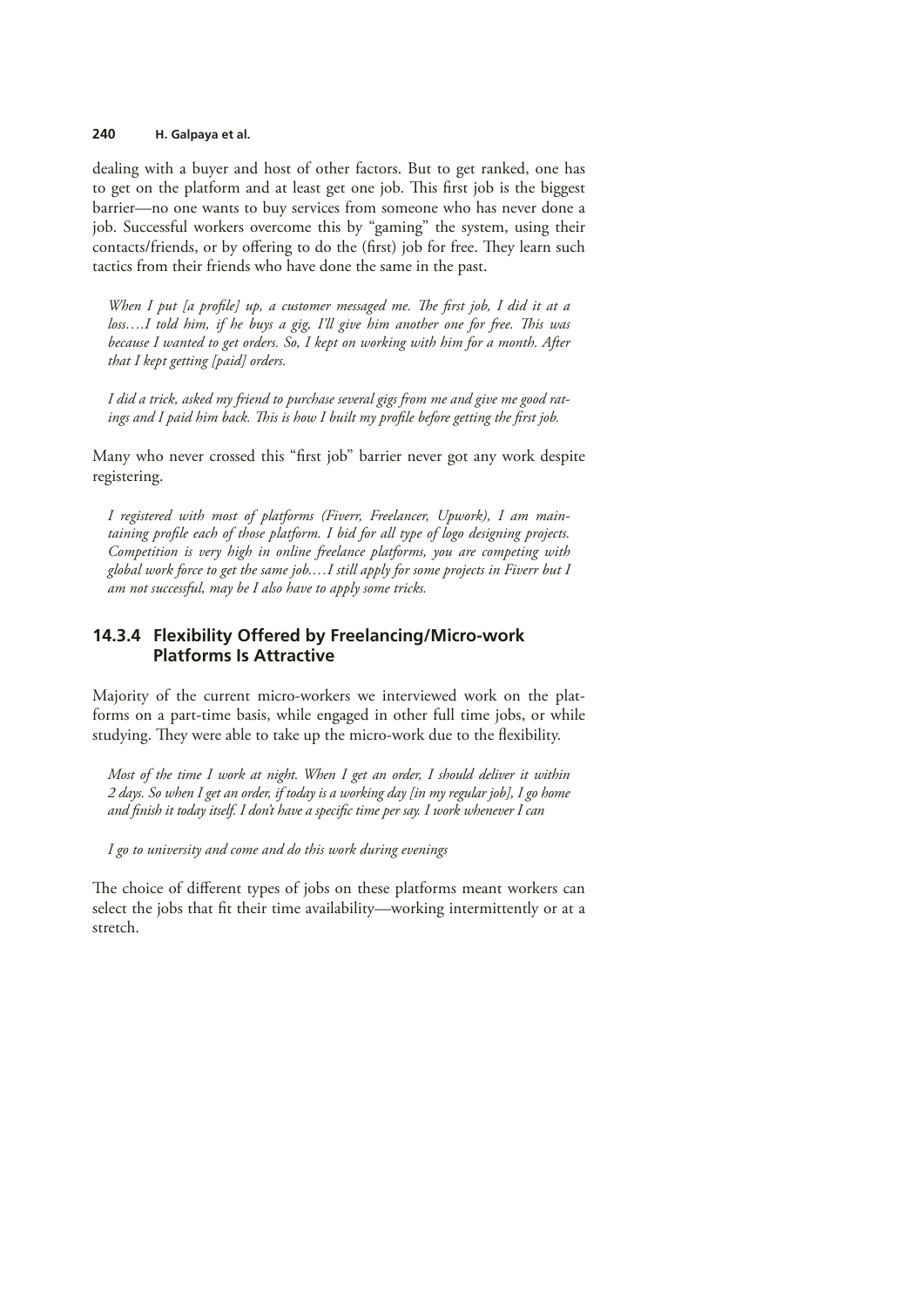*If I do a brochure or lea#et, I can only do one job during this time. !e time it consumes is high, it takes about 2,3, hours. But we can do 2, 3 visiting cards within an hour. So, I apply more for these type of small tasks*

Respondents also select how much they want to work based on their income needs.

*I don't run after this. I earn like 10,000 LKR per month. I try to cover my basic expenses. If I think that I want more money I work or else I will just stay [without working]*

## **14.3.5 The Range of Work Is Varied. Higher Value Jobs Enable Workers More Control Over Price**

Many with basic computer skills start at the low-value-added end of the spectrum which consists of ad-clicking or entering the data seen on images on screen. These workers have no negotiating power (over price).

*Numbers come up in the site, and we have to look at them and click. It shows a number for a certain time. We have to look at the advertisement they stream, and they display a number and tell us to click on that number. When we do that, USD 1 is added [to our account].*

*[I do] Data entry. !ey normally send me scanned documents. I look at those things and type.*

Social media marketing also repeatedly showed up in the type of jobs many respondents would carry out. Such work gave slightly more opportunities for the worker to make/negotiate price offers.

*!is guy wanted me to write content and also to publicize one of his tournaments as much as possible to as many people as possible. So I wrote content, and I told him, ok I deliver this to over 25,000 people for this price.*

Higher value work was done by those with software development, software testing/debugging skills. These higher value jobs were referred to as "projects."

*I liked to work project based. Because I normally do web development. What I do is I "x issues in small business customers. I don't do full projects for 5*- *10 USD*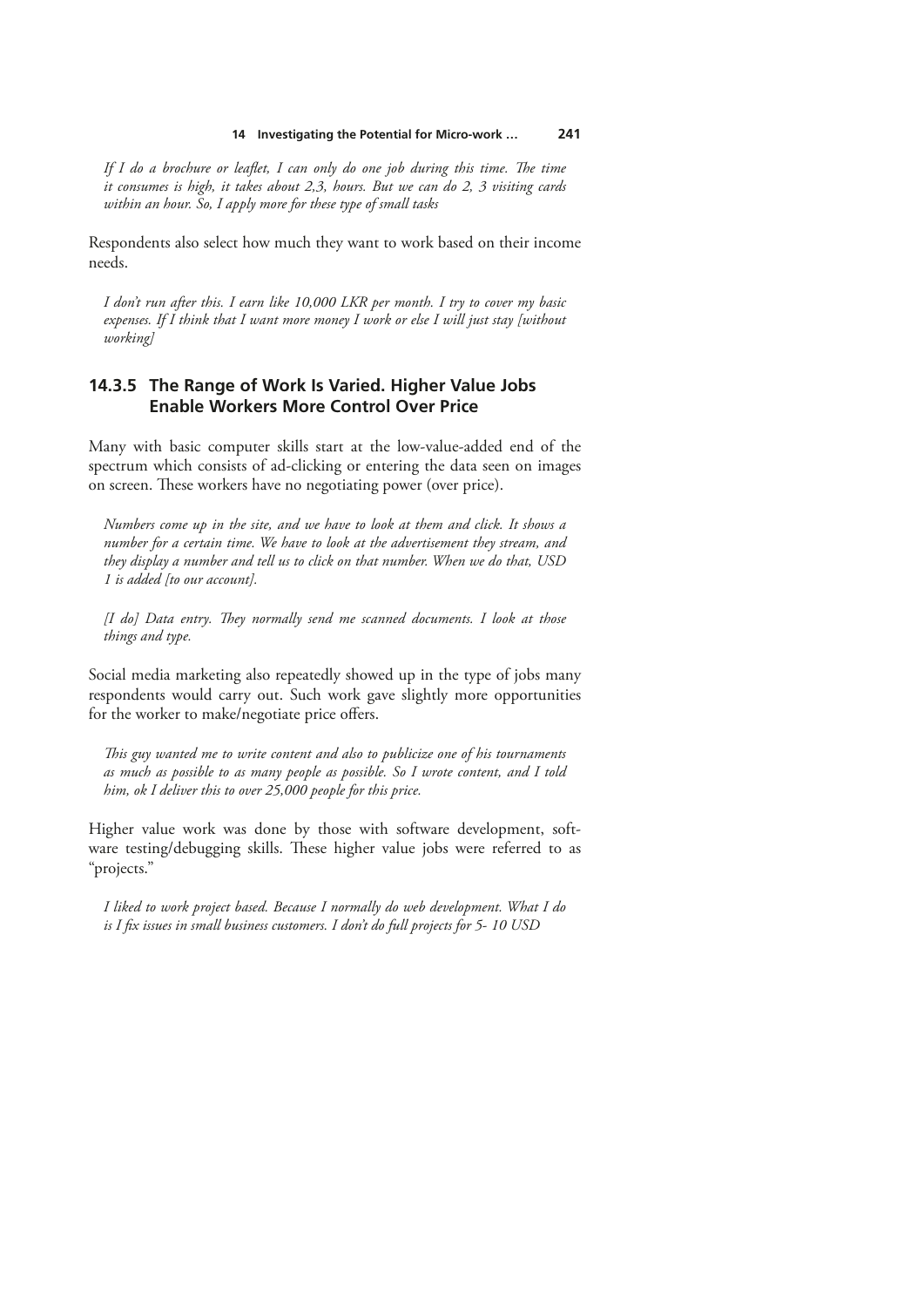In platforms that matched higher skilled workers with jobs, it was normal for the workers to bid/name their price.

*In Elance, Odesk, you go on the platform, look at the project and the scope, and if it can be done we say OK and submit saying this is the cost, this is the proposal and we can deliver at this time. Here, we have control.*

*[How much I earn per project] depends. As an example, for a small taxi service, think it's a airport drop, people put up a job to create [the website for] an order, pick up venue, time, drop time,* etc*. So to create this, I quote the project for 400 USD.*

## **14.3.6 Perceived and Real Barriers Make Micro-work/ Online-Freelancing an Unattractive Full-Time Work Options**

Rarely did we hear from respondents about people quitting their regular/full time jobs and doing online freelancing/micro-work full time. The majority did work on these platforms as a part time activity, in addition to their full time job. Others were students who considered freelancing as a transitory activity.

The security of income of full-time work was attractive to many. Uncertainity of income and uncertainties due to technology challenges were cited as risks of online work. This was the case even when they had consistently earned more through online work compared to their regular/full time job.

*Moderator: So if you can get more jobs in Fiverr, will you quit your full time job and work in Fiverr?*

*Respondent: No I will not. Its because I'm not sure of the situation. Our accounts can be hacked, blocked* etc*. If something happens, I will loose my income. And there is no permanent income in these work*

Workers also said it was more profitable to do some jobs in the local market (face-to face for a local client, on a contract basis) instead of doing the same work online. They also felt that face-to-face customer relationships were stronger than those online.

*….more than working on Fiverr, if I make a logo in the local market, I can earn more here than on Fiverr*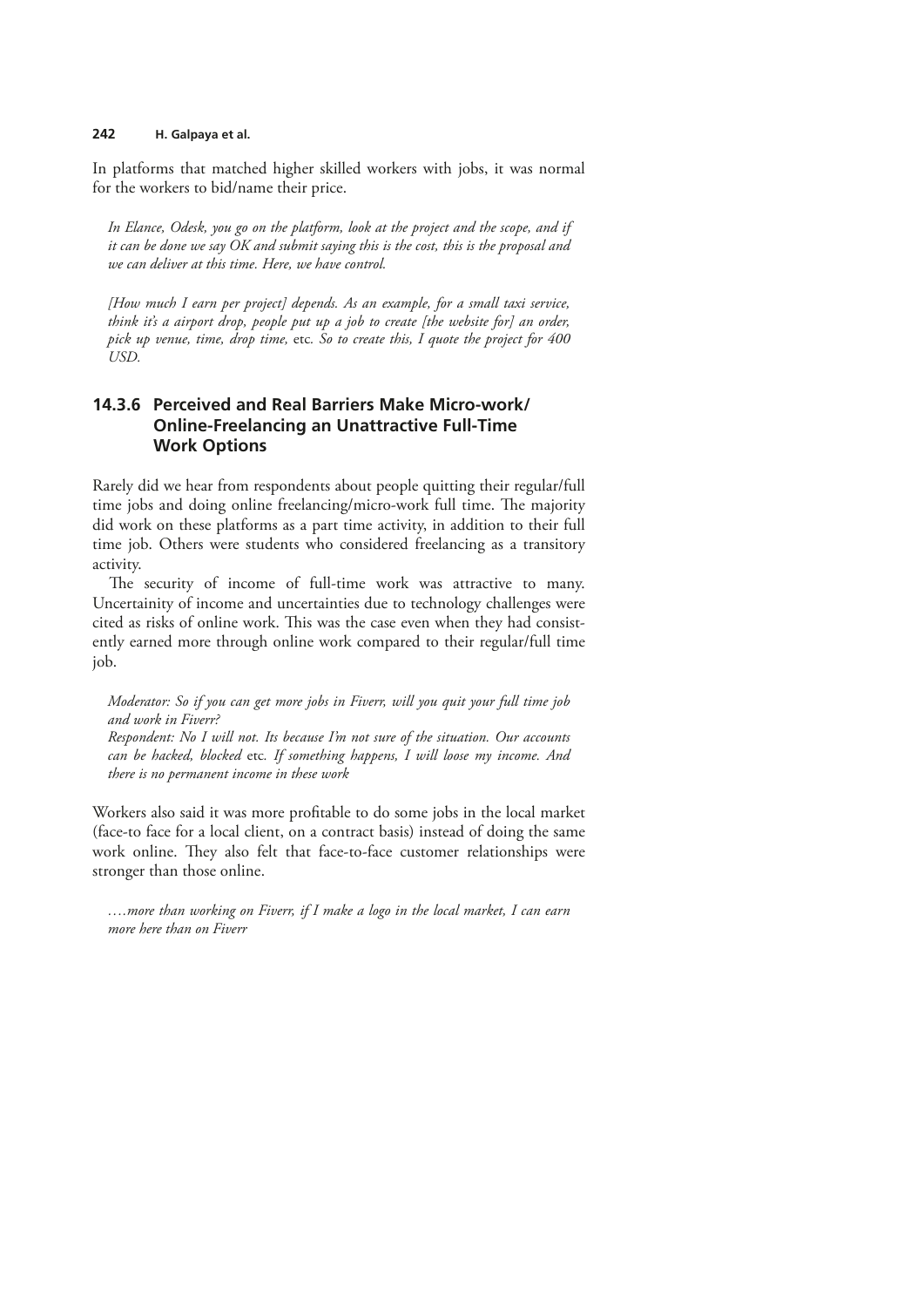*!e competition [on Fiverr] is high, and there is a temporary bond between the customer and me. If I go to the local market as a freelancer, customers try us. So, the bond we create with the customer is high. So, we can earn more from this work.*

Adding to this was the risk of not getting payment from these platforms.

*!e other risk of Fiverr or whatever, if something happens someday, if an issue arise, say its because Sri Lankan regulations, or because of some other reason, you might loose everything all of a sudden. If that happens, I'll loose my income. In this context, if I had a [traditional] job, with experience, I can go for another job.*

For others, the lack of career path in online work made it a purely transitory earning source. For example, content writers did some of the more differentiated types of work. But even they didn't see a future in this work or found the work not challenging.

*So, if you want it I think you can have it as a full time thing. For me, it's something on the side. I love writing, but I feel that writing about cookies, cup cakes and trucks it doesn't build up my writing. It doesn't challenge my writing skills.*

One of the most significant challenges faced by online workers was the inability to prove their income when attempting to access formal financial services.

*!ere is an issue for Freelancers. When we go to a bank, to get a loan, then ask whether we work in a place where EPF or ETF [government mandated retirement contribution schemes] is deducted. What they truly ask is, from where we receiving money. So, when we say that we are doing an online job, then the bank decides,"Oh, its not a stable job*.*" !en they refuse to give us loans saying that it doesn't comply with their regulations. But this is not an issue in other countries. !is is the most pressing issue that Freelancers have*

Like most of Sri Lanka, the respondents used pre-paid data bundles for Internet access. Even though entry-level Internet data packages in Sri Lanka are among the lowest in the world, respondents felt they were paying too much for data packages which would reach the capped maximum in a few days. Some were unhappy with data quality, in particular data upload speeds (most ISPs focus on download quality).

*Even though the speed is really fast, if the GB level is low, its of no use. It will finish in 2,3 days.*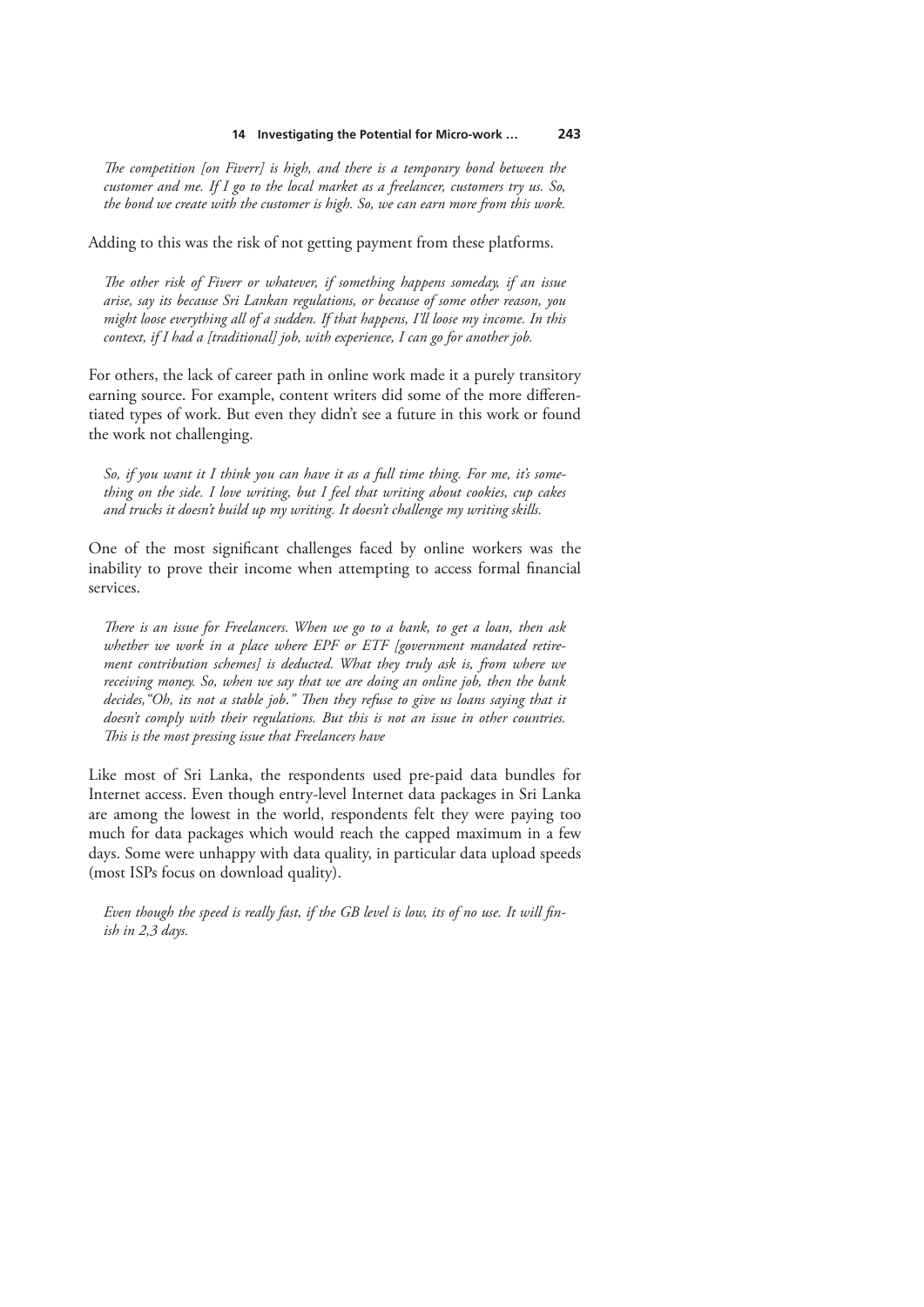*!ey [potential buyers] tell us to upload sample videos [before giving a job to create a video]. If we upload these samples, with the data that was used, the amount that we earn will be of no use.*

*We need uplink [speeds]. Most provide download speed but upload is low. If we host a website, what we need is upload. Its di\$cult to do it here*

As one respondent summarized:

*!e greatest issue is Internet, next is payment methods, next is electricity, power failures.*

Apart from these, cultural attitudes also played a role—lack of acceptance by family and friends discouraged men and women from doing micro-work. Though once earning ability is proven, there seems to be a higher level of acceptance.

*!ey don't understand what I'm doing*

*…in Sri Lanka there is a culture that has been followed where we have to dress and go outside for a job*.

*For me of course at the beginning they [parents] kept telling me to do a [proper] job, don't do this type of work, later, when I started performing, they started supporting. People at home was afraid of what will happen because I'm not doing a day job*

## **14.3.7 Cashing Out Earnings for Work Done Online Is a Problem**

Many respondents (or someone they knew) had done work on certain platforms for an extended period of time, but were unable access the money they had earned. After the failure, many stopped online work altogether.

*!en I tried it [ad clicking] out on the computer by my self. I did ad click for several years but I couldn't withdraw money*

Some were directed by the micro-work site to open a Paypal to get paid. Sri Lanka doesn't allow Paypal payments. Therefore, even if the micro-work site transferred money to the worker's Paypal account, there was no way to access that money.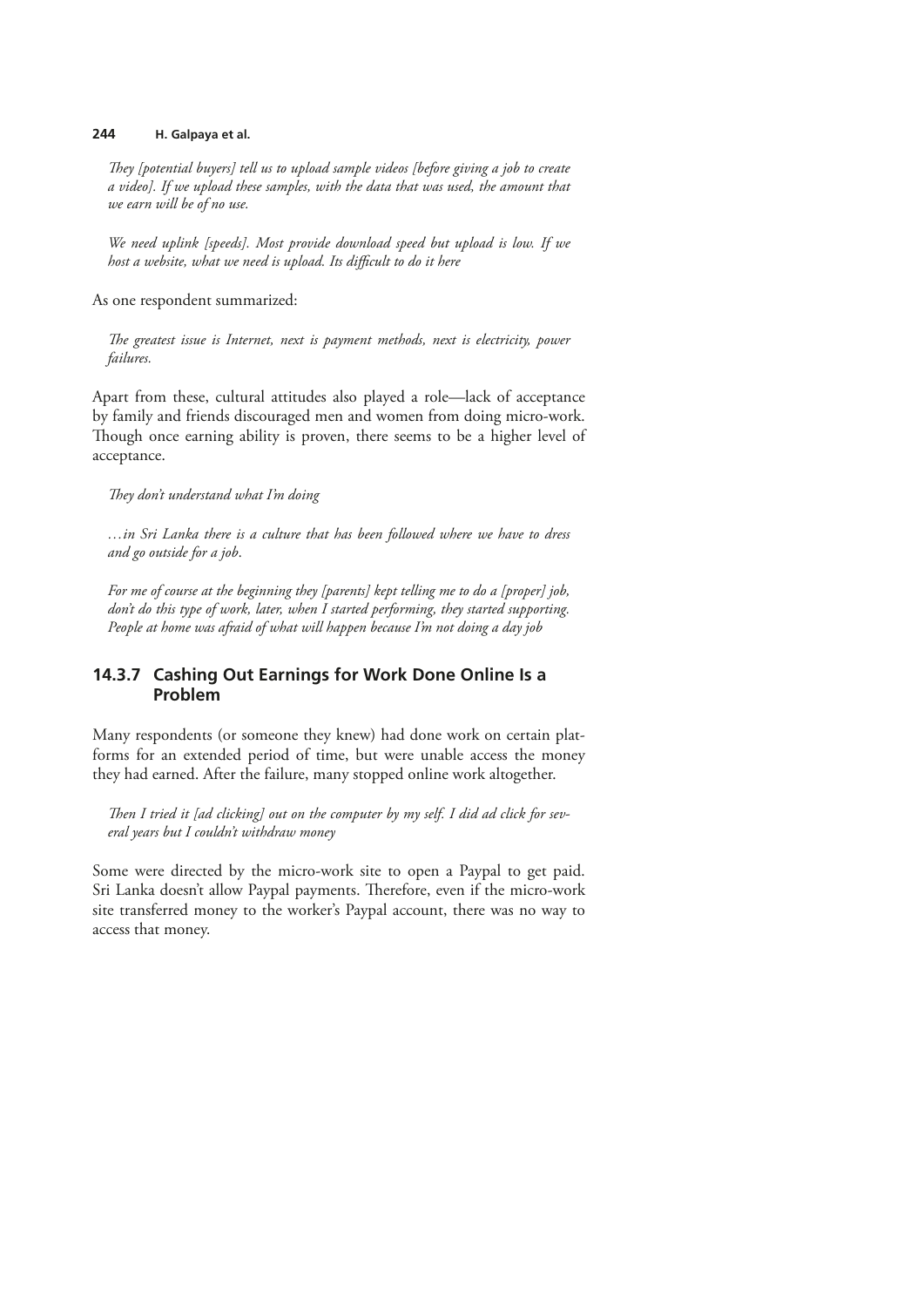*!ey [the micro-work site] told me to create a Paypal account. Which I did…I asked local banks such as Hatton National Bank and Commercial Bank. What they said is that it cannot be done. !e money cannot be withdrawn from Sri Lanka, it can be only done* via *Singapore. So, then I gave up on the idea of withdrawing that money*

Without clear information on how to claim money for work already done when cashing out via Paypal fails, workers blame both the micro-work platform and payment intermediary (which is Paypal in the example below).

*!at site [the micro-work platform] says that it added USD 1000 to the [my]*  Paypal account. But when I login to the Paypal account, it doesn't show that *money. So, later when I found out, I got to know that, when I create a Paypal account and I add my country as Sri Lanka, what happens is, Paypal itself takes that money. …!at's what people said when I asked around*

Some who had friends who had been through this experience before, or had heard about the payment problems in some way, limited themselves to the platforms that offered a clear payment solution. For example, Fiverr was popular because it had recently launched an online debit card.

*!is [reluctance to use other platforms] is because these sites are linked with Paypal accounts. !ere is no way in Sri Lanka to convert digital money to physical money…. Because Fiverr has a card, we can get physical money.*

Specifically, the debit card offered by Fiverr enabled a worker to accrue earnings into the debit card account. Then the worker can go to an ATM machine in Sri lanka to withdraw cash, or use the debit card to make purchases at any location that accepted major credit cards.

*They [Fiverr] give the card in partnership with Pioneer. I can load the money to this card. …I can load the money that I get from Fiverr and cash out from a master ATM located here*

This card is not cheap—the card issuer charges USD 3 fee per month and a fee is charged every time the worker draws out cash. Yet this card seemed to be only way to legitimately cash out the earnings. Nearly all current workers we talked to used the Pioneer card.

Other round-about ways existed to cash-outs the money that was earned—for example using a Paypal account that was registered in another country, or creating a Paypal account with a Sri Lankan address and using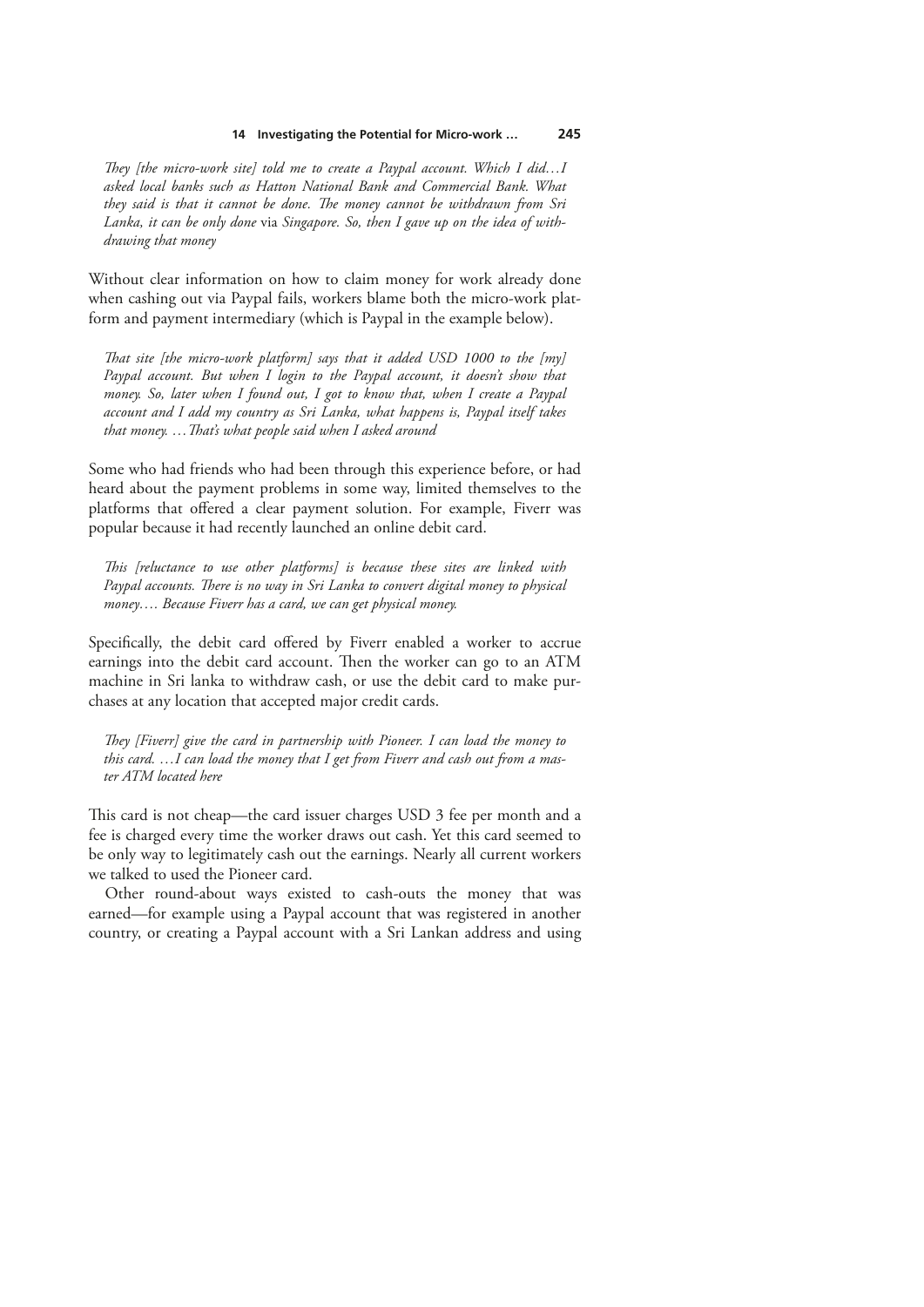the accumulated money to purchase things online (without cashing out). But most respondents considered this very limiting, and preferred to obtain cash.

*… the Paypal account that I use is in Singapore. It was done by a friend of mine who is in Singapore. Its because it cannot be done in Lanka…..[my friend] withdraws money in Singapore and sends to me*

A handful of tech savvy respondents had managed to open a "Malaysian" Paypal account from Sri Lanka by faking the IP address of their computer at the time of account opening. This enabled them to transfer money to their bank account in Sri Lanka.

# **14.4 Conclusions**

We see from our research that while there are exceptions, for most, microwork/online-freelancing is only a secondary source of income, something to be done in addition to a full time job, while waiting for a full time job or while in education. Traditional cultural preferences for a "office jobs" played a role here—it is less acceptable to say that one is "working from home," especially if one is male. However, once parents/family start seeing high incomes from such work, the negative perceptions appear to lessen. For many, the variable nature of the income was also deterrent, though it was unclear if the variable nature was because they engaged in micro-work part and never really had time to give 100% to developing a steady source of income online. Inability to prove income when attempting to access formal financial services was also a deterrent because local banks don't have a mechanism for assessing credit worthiness of workers who have variable income, or income from online sources that cannot provide employment references. The inability to get payment for work done due to Paypal not being legal in Sri Lanka was repeatedly cited as a barrier. We talked to workers who had done highly-commoditized jobs (ad-clicking, specifically) for almost a year until they accumulated the minimum amount mandated by platform before cashing-out was allowed. But when they attempted to cash out, they were unable to, because Paypal could not transfer funds to Sri Lanka. The Central Bank of Sri Lanka has been promising for years that this would be done, but changes to policy are yet forthcoming. Even more impactful would be for the banking sector to create account types or credit scoring mechanisms that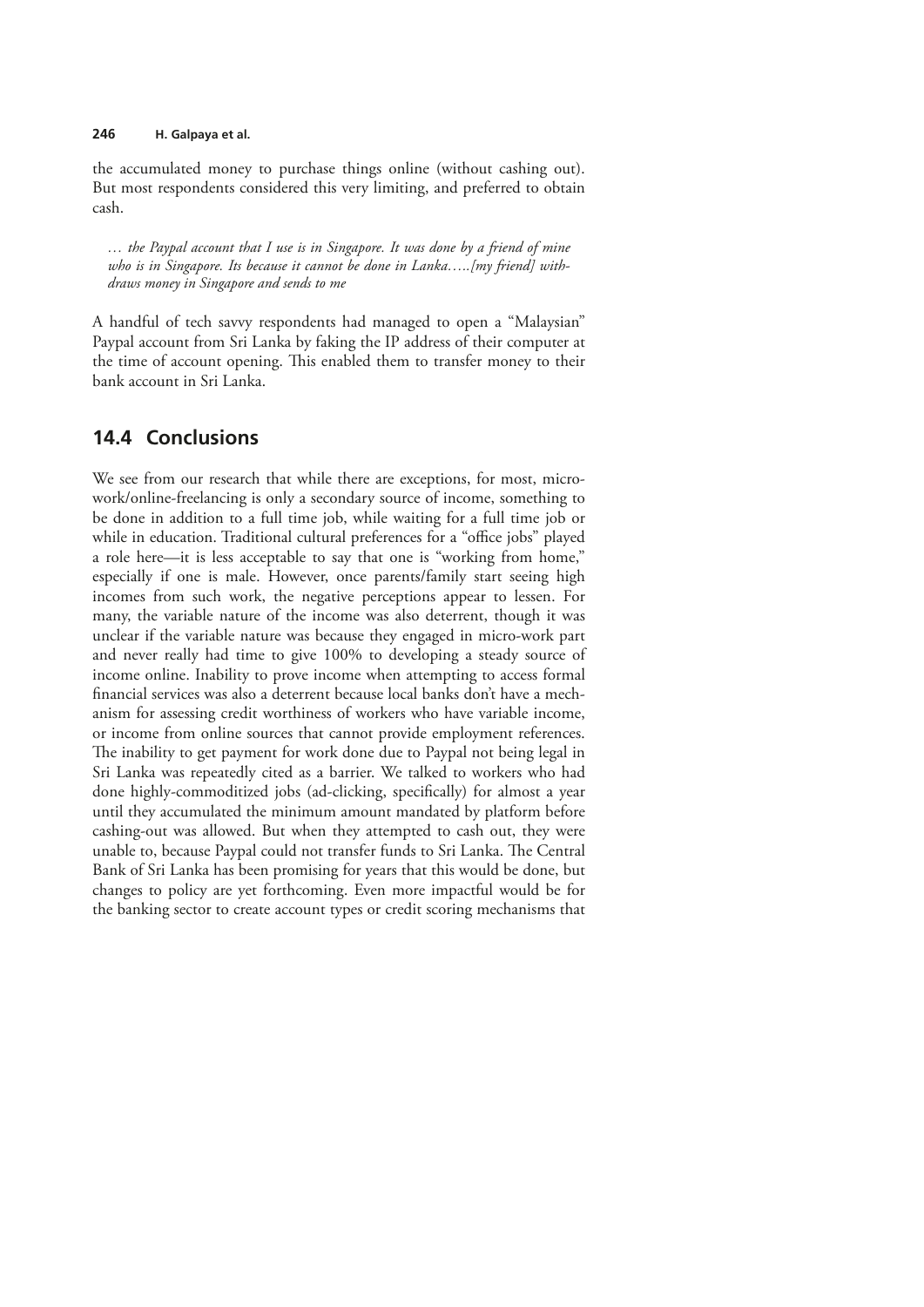enabled irregular income earners, self-employed workers, or informal sector workers to have access to formal financial services.

General lack of awareness (with less than 25% of the target population knowing what micro-work or online freelancing is) is a problem to expanding this market—without knowing of opportunities, few will look for them. More importantly, few will acquire the skills needed for online platforms. Everyone who gets the basic computer skills will expect to obtain jobs in the highly competitive software industry, or abandon those skills and find other employment, instead of realizing there is an intermediate market which values their skills.

The worker's level of skill is one of the biggest determinants of how much one earns. The highly commoditized end of the spectrum (ad-clicking) earns little income. The workers are price-takers and have no ability to differentiate themselves. In the middle of the spectrum, jobs such as logo design require more skill, but are still sold at platform-specified prices, is being commoditized and facing severe price competition due the entry of low cost workers from India, Pakistan etc. The higher-end of the market involves developing software/web functionality. Here, the workers are often able to negotiate a price with their buyer—if not on the first job, certainly in subsequent jobs. This type of work also often leads to repeated engagement between buyer and seller (with most taking the work off-platform and building a direct relationship). It is here that Sri Lanka needs to target—and promote this type of online work as a viable full-time or part-time option for those who cannot get employment in Sri Lanka's world-famous software firms, but still posses basic coding skills. This end of the spectrum is not necessarily safe from competition either, and is being undercut on price by Indian and Pakistani workers, but because of the longer term relationships, enables the sellers more control over time, price, and quality.

We see success-stories of workers earning significant income each month through online-free lancing and micro-work. We have even observed many who start at the low-value-added end (ad-clicking) or logo design, and move onto higher value jobs such as web-site design. The common factor in those who made this "migration" was peer learning. How to get paid on a platform, how to get the first job, how to get a higher ranking: these were all "tricks of the trade" that most learned from their network of peers who had done it before. Many who dropped off or never migrated to higher value platforms did so because they never learned these strategies. It is possible that more online or offline "meetups" and networking events can be organized to help develop peer networks for current and potential workers.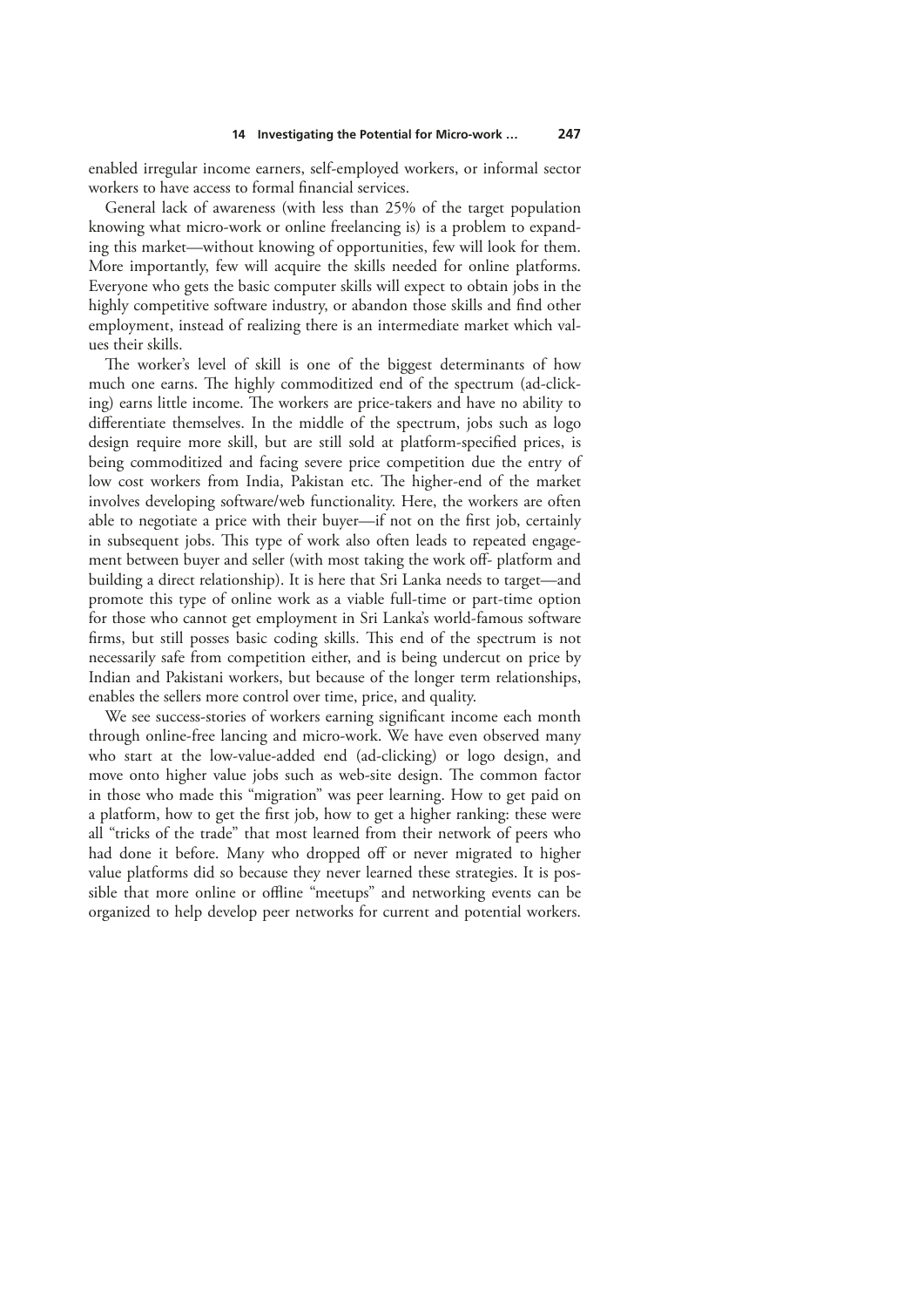Such networks will help overcome real barriers as well as perceived barriers (which keep potential workers from getting online and seeking work).

Despite specific attempts to recruit females who were stay-at-home mothers and were also current micro-workers, we only found one respondent in our research (other women we interviewed were students or had other employment). This is at least some indication that there is a huge untapped market women's participation in the labor force can be significantly improved (from the current low figure of 26%) through online platforms. By enabling women to work from home, those with young children will be able to achieve some work-life balance without stepping off the workforce all together.

Whether people engage in it as full time or part time work, online work presents a way to increase their income, sometimes significantly. Sufficient number of people with the right type of skills exist in the country. However, it has to be "pitched" right—awareness has to be increased, but only along with the pitfalls (e.g., not getting paid for work done), and solutions to these pitfalls. This can be done by private sector providers, specially private sector players well beyond the ones who are currently promoting these opportunities (primarily the educational institutions who offer 3–6 month computer training courses, or the training institutions that teach people how to make money online as their business model). For example, for telecom operators, micro-workers can be a high-revenue market segment since Internet data needs of such workers are higher than the average consumer's and possibly more different (need for higher uploading speeds, instead of download only). These firms (or the workers themselves) can facilitate peer networking which help build the soft skills which help to move workers up the value chain, away from commoditized work on platforms.

We conclude that online freelancing and micro-work presents a growth opportunity for Sri Lanka.

## **Notes**

- 1. Calculated by the authors based on Central Bank data, 2015 (IT Programming Consultancy and Related Activities: 16,409, Total Gross National Income at Market Price: 10,931,932).
- 2. Definition for Computer literacy: A person (aged 5–69) is considered as a computer literate person if he/she could use computer on his/her own. For example, even if a 5 years old child can play a computer game then he/she is considered as a computer literate person.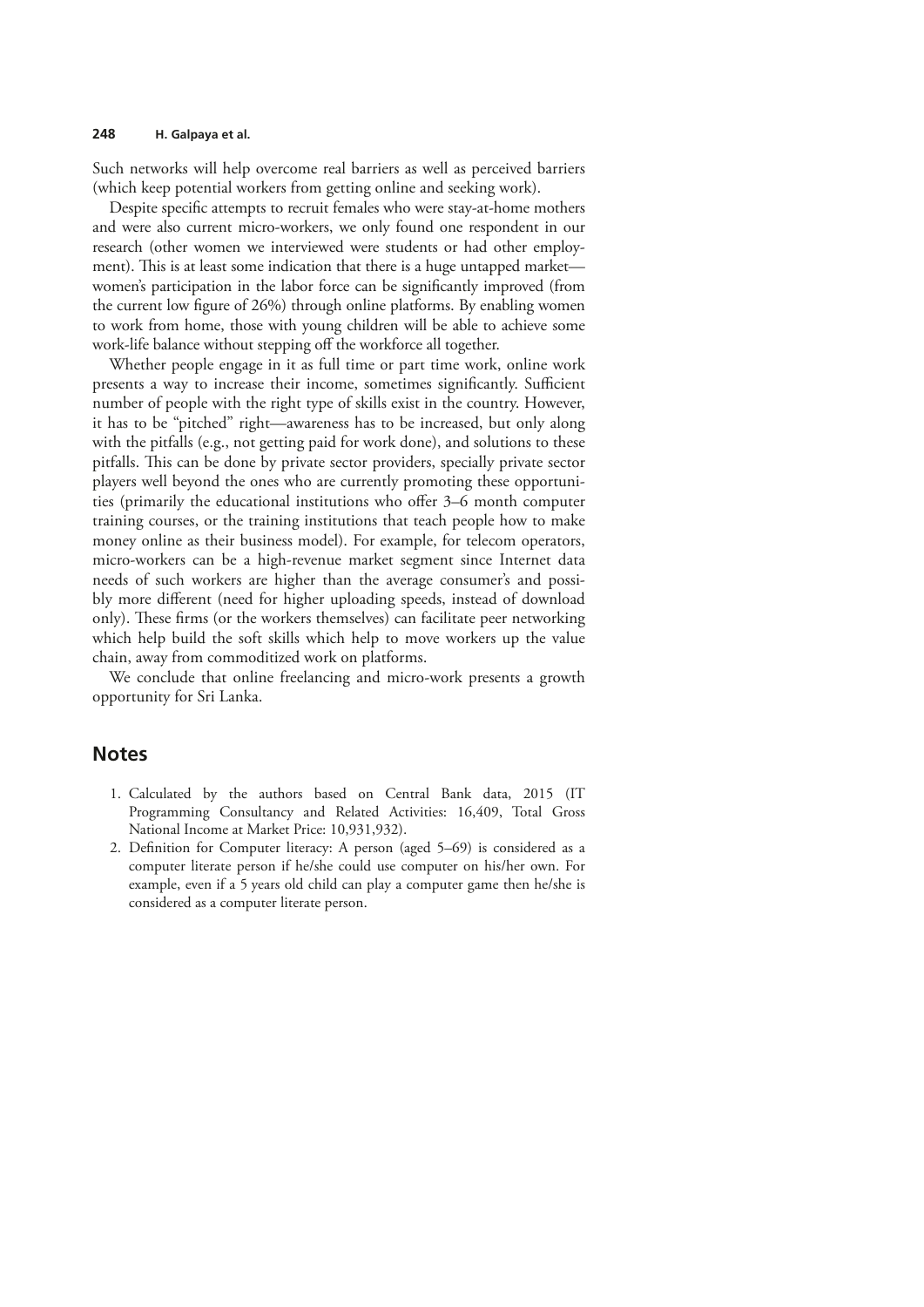## **References**

- A.T. Kearney. 2015. *Emerging Markets—Where the Money Is for Australian Companies*. https://www.atkearney.com.au/documents/8942229/8942900/Emerging+Markets\_ Media+Release\_Approved\_.pdf/d87adc33-d637-4ddd-bd22-f38862b7326c.
- A.T. Kearney. 2016. *A.T. Kearney Releases 2016 Global Services Location Index (GSLI)*. http://www.atkearney.co.uk/news-media/news-releases/-/asset\_publisher/ 00OIL7Jc67KL/content/id/7170816.
- Central Bank of Sri Lanka. 2015. *Annual Report 2015*. Colombo: Central Bank of Sri Lanka. http://www.cbsl.gov.lk/pics\_n\_docs/10\_pub/\_docs/efr/annual\_ report/AR2015/English/17\_Appendix.pdf.
- Coase, Ronald. 1937. "The Nature of the Firm." *Jstor.Org.* http://www.jstor.org/ stable/2626876.
- DailyFT. 2014. "ICT Workforce Rises by 50% Since 2010, National ICT Workforce Survey 2013 Reveals." http://www.ft.lk/article/287932/ICT-workforce-rises-by-50– since-2010–National-ICT-Workforce-Survey-2013-reveals.
- Department of Census and Statistics. 2012. *Census of Population and Housing 2012*. Colombo: Central bank of Sri Lanka. http://www.statistics.gov.lk/PopHouSat/ CPH2011/Pages/Activities/Reports/CPH\_2012\_5Per\_Rpt.pdf.
- Department of Census and Statistics. 2015a. *Statistical Pocket Book 2015*. Colombo: Department of Census and Statistics. http://www.statistics.gov.lk/ pocket%20book/chap13.pdf.
- Department of Census and Statistics. 2015b. *Computer Literacy Statistics—2015 (First Six Months)*. Colombo: Department of census and statistics. http://www. statistics.gov.lk/samplesurvey/ComputerLiteracy-2015Q1-Q2-final%20.pdf.
- Gamage, Sujata, and Tilan Wijesooriya. 2012. "*Mapping the Higher Education Landscape in Sri Lanka*." Presentation, LIRNEasia.
- Hoßfeld, Tobias, Matthias Hirth, and Phuoc Tran-Gia. 2011. "Modeling of Crowdsourcing Platforms and Granularity of Work Organization in Future Internet." In International Teletraffic Congress (ITC). IEEE. http://ieeexplore. ieee.org/document/6038475/.
- Kuek, Siou Chew, Paradi-Guilford, Cecilia Maria, Toks Fayomi, Saori Imaizumi, and Panos Ipeirotis. 2015. *The Global Opportunity in Online Outsourcing*. Washington, DC: World Bank Group. http://documents.worldbank.org/curated/ en/138371468000900555/pdf/ACS14228-ESW-white-cover-P149016- Box391478B-PUBLIC-World-Bank-Global-OO-Study-WB-Rpt-FinalS.pdf.
- Sri Lanka and Australia Chamber of Commerce (SLACC). 2016. "What Makes Sri Lanka the No.1 Destination for IT-BPM Services?" Presentation.
- Sunday Observer. 2016. "IT-BPM Industry Poised for Growth—SLASSCOM." http://archives.sundayobserver.lk/2016/05/08/fin02.asp.
- Tholons. 2016. *Tholons 2016 Top 100 Outsourcing Destinations*. Tholons. http:// www.tholons.com/TholonsTop100/pdf/Tholons\_Top\_100\_2016\_Executive\_ Summary\_and\_Rankings.pdf.